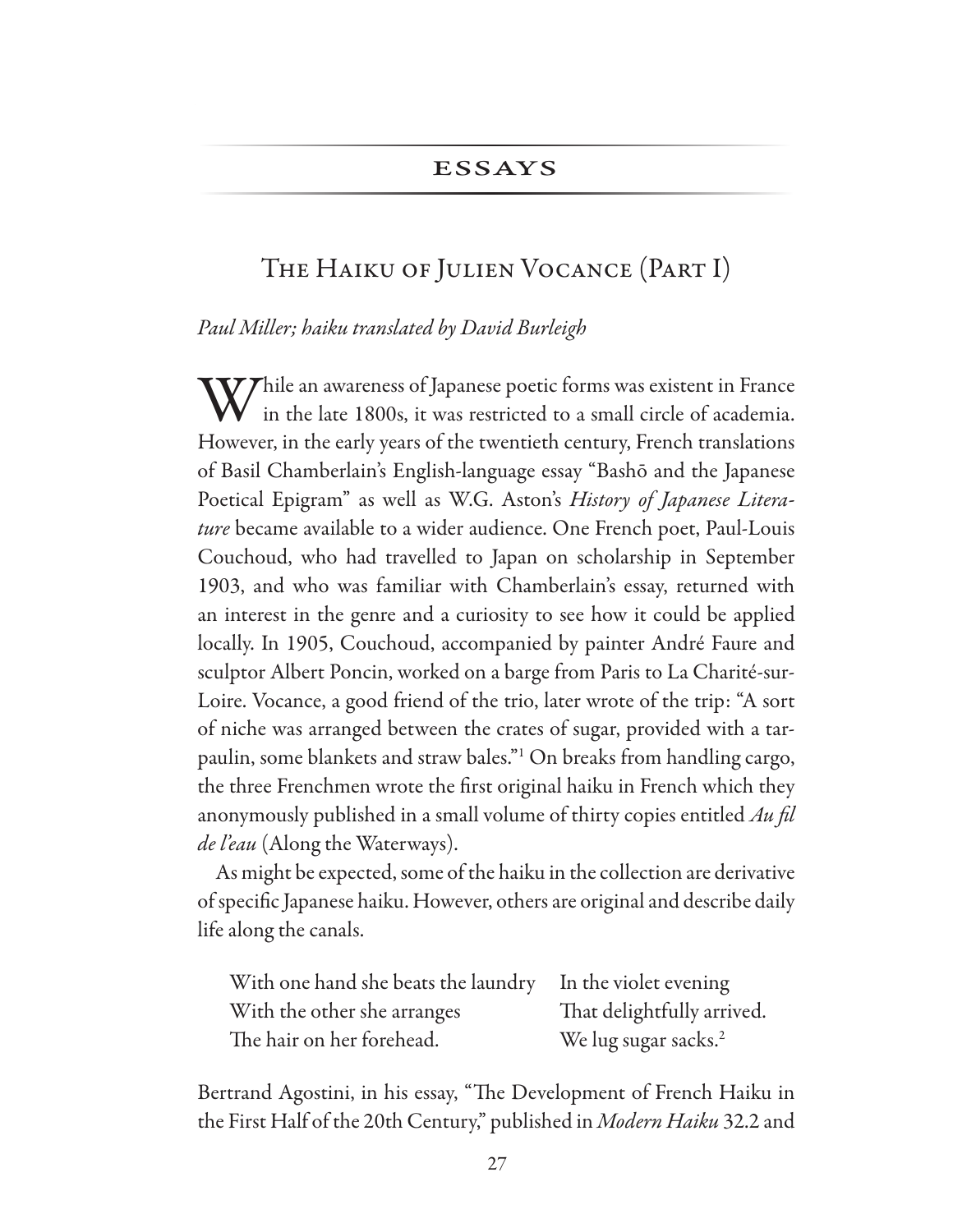available on our website, notes, "Couchoud carefully uses the themes of fowers, insects and trees such as dragonfy, nasturtia, willow, which are traditional Japanese themes. The result is a series of interesting pictures of French rustic life."3

Couchoud would publish his thoughts on haiku in his essay "Les épigrammes lyriques du Japon" ("The Lyrical Epigrams of Japan") in five issues of the journal *Les Lettres* in 1906. The essay included adapted translations of Japanese masters by Chamberlain and Claude Maītre, since Couchoud didn't know Japanese.

In his essay, Couchoud agreed with Basil Chamberlain that the haiku's two essential qualities were brevity and suggestiveness, but whereas Chamberlain was dismissive of haiku as a serious art form, Couchoud saw value in the genre. Couchoud presented a rather romantic view of Japanese haiku masters, yet his understanding of haiku was good for the times. Some quotes from his essay:

[The haikai] is the simplest picture, in three movements of the brush, a sketch which is a brief touch or impression. Abstractions are entirely deleted.

Properly speaking, a haikai cannot be witty because it is devoid of refection or comment.

They inevitably betray the sentiment ... which animated the composer ... which has all the personality of a definite individual and of a definite instant.<sup>4</sup>

The essay had a major influence upon French poets and between its publication and the mid 1920s—the watershed years of the "*Mouvement Hai-Kai*"—several poets published attempts at haiku.

Julien Vocance was the *nom de plume* of Joseph Seguin, born May 5,<br>1878, in Lyon, France, the second child to Augustin Seguin and Marulien Vocance was the *nom de plume* of Joseph Seguin, born May 5, guerite de Montgolfer.5 His father was a mining engineer who sculpted and painted in his spare time; his mother died when Vocance was young.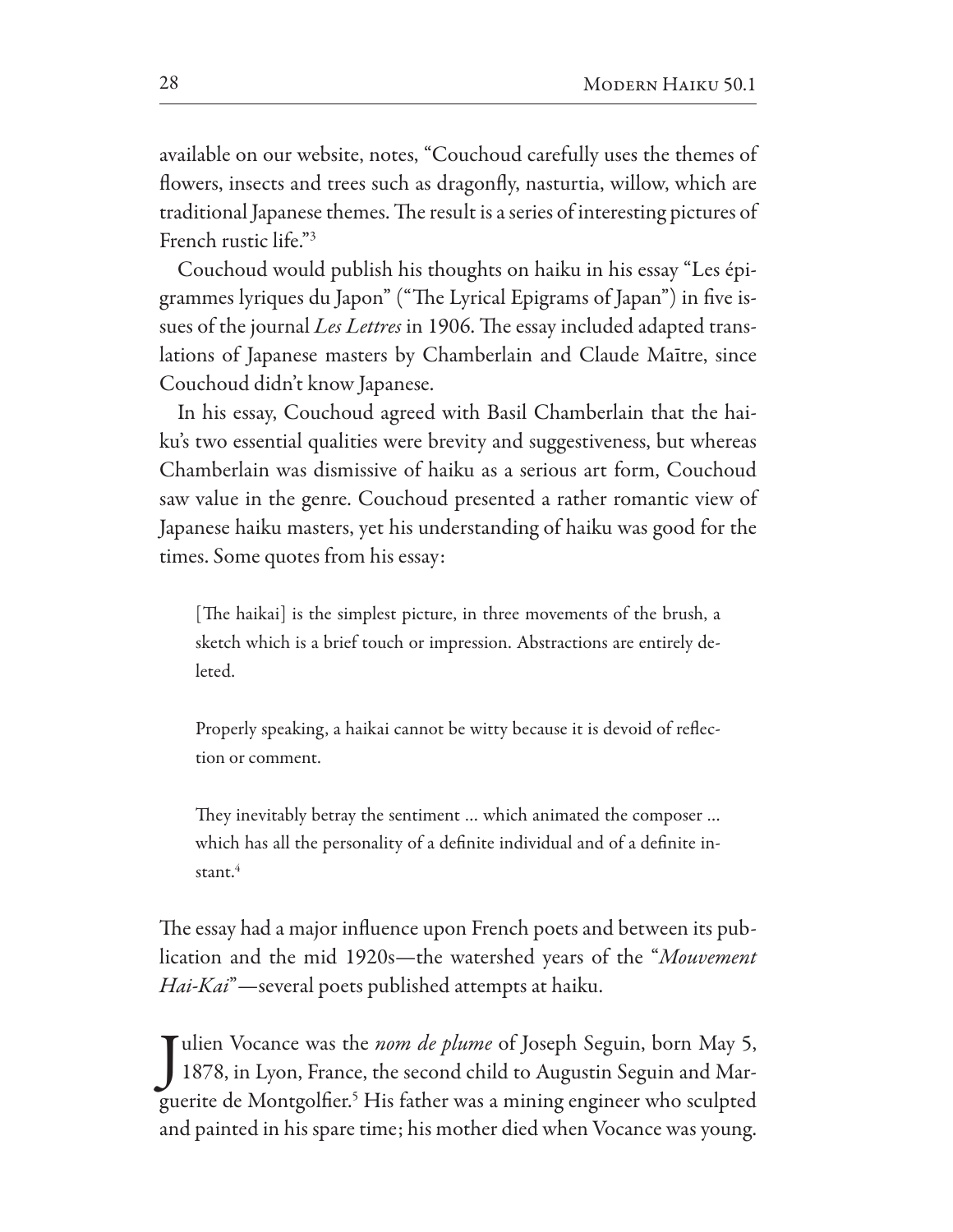Afer completing a bachelor's degree from the Université de Lyon in 1897, he served ten months of a three-year enlistment in the French Army. He moved to Paris in 1898 to continue his studies at École Libre des Sciences Politiques from which he obtained a Law degree. "Sciences Po," as the university is nicknamed, is a selective university that serves as a gateway to civil positions. Seven of the last eight French presidents are alumni, including the current President, Emmanuel Macron.

Afer graduation, in 1903, Vocance accepted employment at the Ministry of Public Works in the Directorate of Railways and Waterways in Paris. He married Madeleine Mahieu in 1908 and a son was born the following year. Unfortunately, the son would not survive a bout with diphtheria. In 1911 a daughter, Genevieve, was born. Vocance was appointed deputy chief of the office in 1912.

Upon the outbreak of World War I, in 1914, he was mobilized into the French infantry, where he would rise to the rank of sergeant. However, on May 4, 1915, in the trenches of the Champagne region, he was blinded by a piece of shrapnel, losing his right eye. The shrapnel was removed at hospital but he would sufer headaches for the remainder of his life. He was awarded the *Croix de Guerre* with palms for his service and he was later made an officer of the Legion of Honor. After recovery, he returned to Paris where he resumed his job with the Directorate.

Afer the war Vocance led a duel life of public service and the arts. Visitors to the family home on the rue Sèvres included the writers Couchoud, René Maublanc, Jean Paulhan, and many others; as well as painters and musicians. He was especially close to Albert Poncin, a fellow Lyonnaise, and the family often visited the sculptor's studio. In 1936 he entertained Kuni Matsuo, the editor of the journals *La Revue Franco-Nipponne* and its successor *France-Japon*, as well as Kyoshi Takahama, Shiki's successor and esteemed editor of the Japanese journal *Hototogisu*. Vocance took an early retirement in 1937, having risen to director. He was again honored by the Legion of Honor, this time in a civil capacity.

With the Second World War advancing, in 1939, Vocance and his wife moved from Paris to a small house in Annonay, Ardèche, where the family had connections and where they had spent summer vacations. He died in 1954 and is buried in the family vault.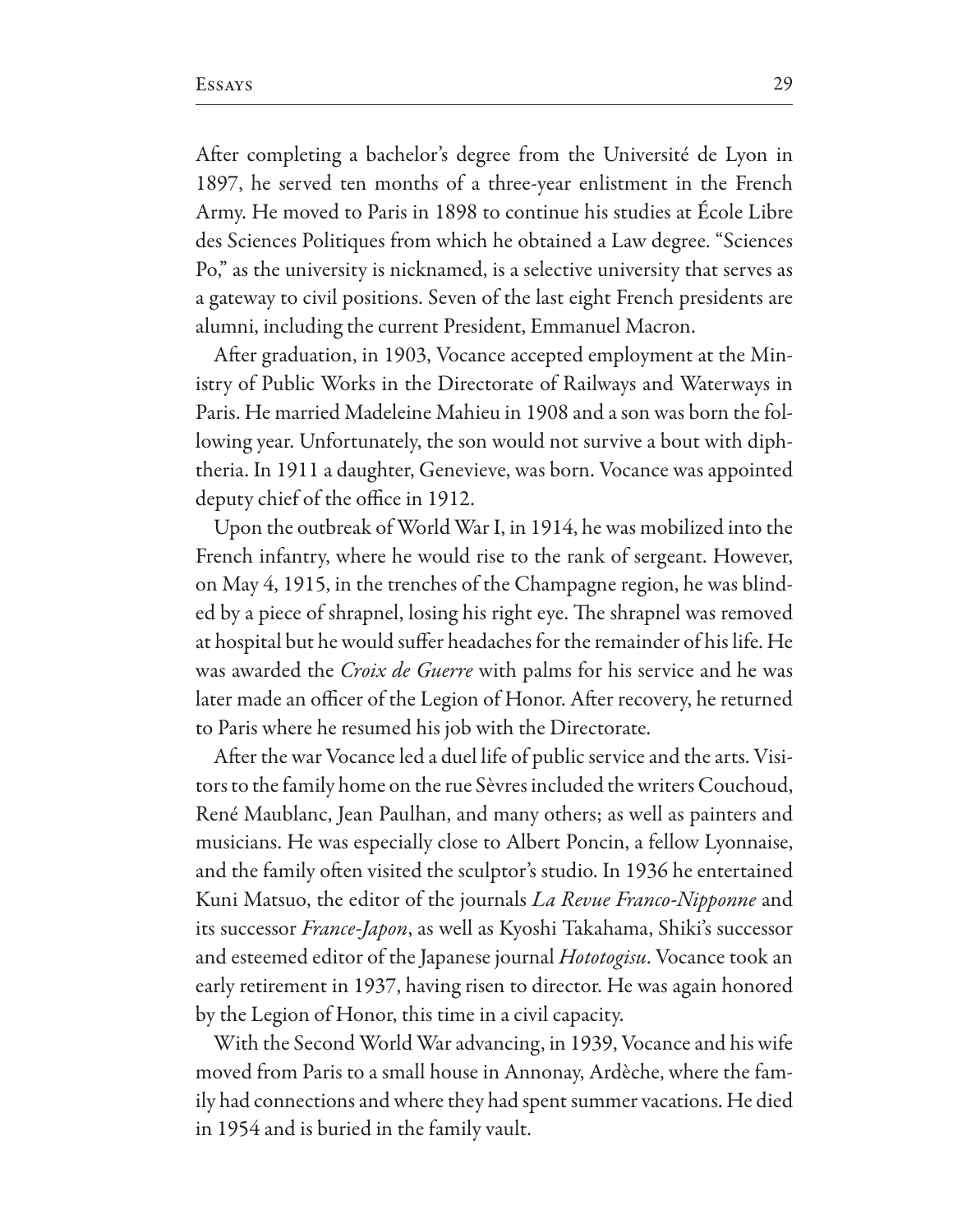**T** *T* ocance was part of a group of students who had met at Paul-Louis Couchoud's Paris apartment on the rue Champollion as early as 1900. He had read *Au* f*l de l'eau* as well as "Les épigrammes lyriques du Japon," but by his own account he didn't write haiku himself until years later. In his essay "Sur le haikai francais" ("On the French Haikai"), published in the journal *France-Japon* in 1939, Vocance expressed regret at not accompanying Couchoud and the others on their famous canal trip. However, he would more than contribute to French haiku during the First World War by writing the haiku sequence "Cent Visions de Guerre" ("One Hundred Visions of War"), a reference to Katsushika Hokusai's famous series of woodblock prints, "One Hundred Views of Mt. Fuji." Vocance's sequence details his experiences in the French trenches through one hundred haiku. "Cent Visions de Guerre" was frst published in *La Grande Revue* in May 1916 and would go on to be reprinted in newspapers, journals, and books. Interestingly, Vocance originally planned to title his work "A Hundred Views of War," but he was dissuaded by the editor of *La Grande Revue*.

It is worth noting that the pen-name Julien Vocance comes from the small town of Saint Julien Vocance, which lies a few kilometers from the family home in Annonay. In looking for a reason why Vocance adopted a pen name, two theories suggest themselves. The first is that he wanted to separate his professional life from his artistic one. A second, perhaps more plausible reason, is that publishing poems that detail the realities of war at a time of war might be seen as unpatriotic—especially since Vocance was on a civil career-track. In fact, René Maublanc, Marxist writer, haikuist, and contemporary of Vocance, reports that one haiku from a later sequence on the war published shortly after "Cent Visions de Guerre" was censored by the war-time government.<sup>6</sup>

Before any discussion of Vocance's individual haiku, it must be understood that at this point in French haiku's development, poets were working in poorly charted territory. Both Chamberlain and Couchoud had emphasized the brevity and suggestiveness of haiku, however, little if any mention had been made of the seasonal component that locates it culturally and emotionally, or the importance of the cut—at least until interaction with Kyoshi Takahama in 1936. In this way, much like other early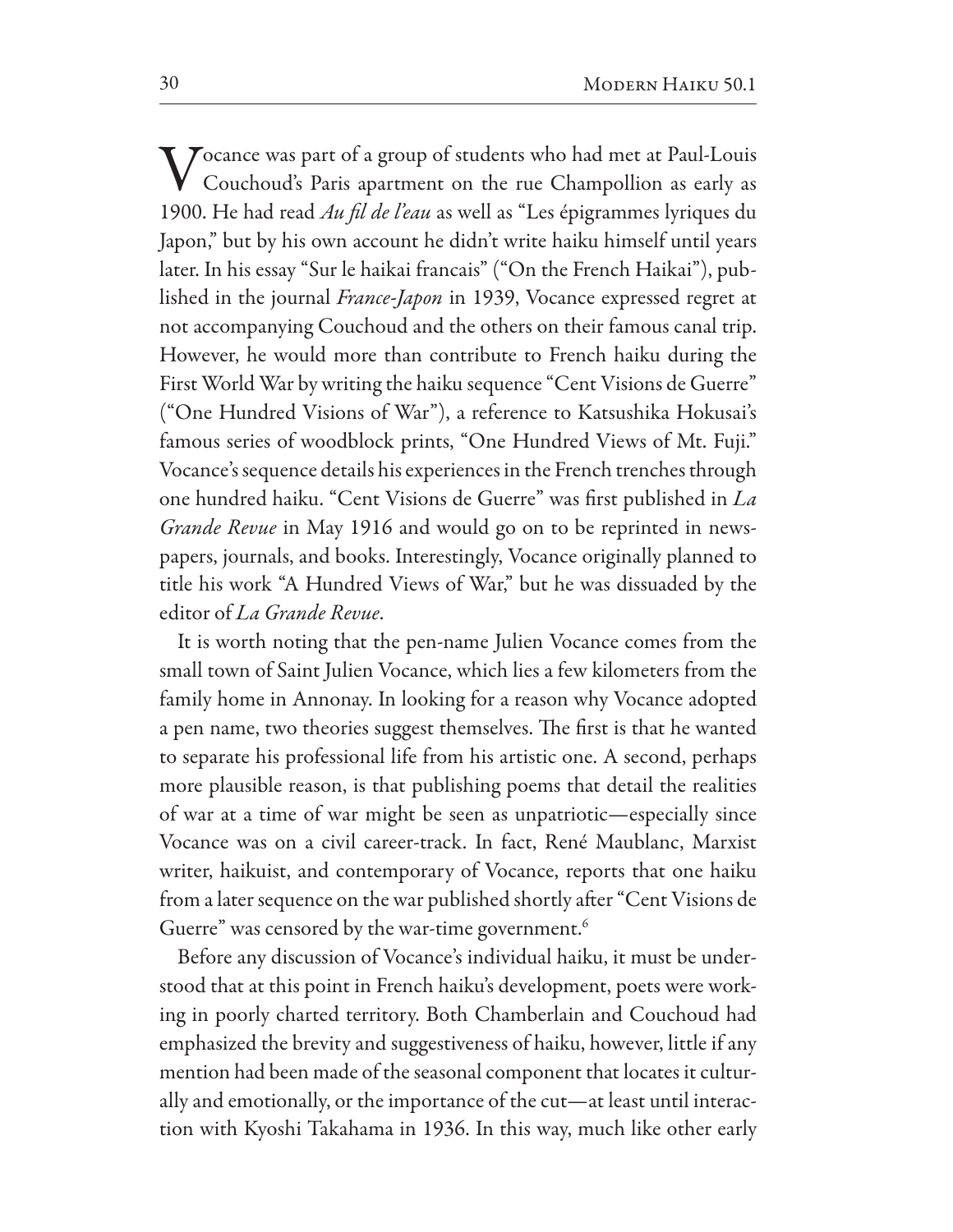poets who discovered haiku in isolation, he was creating poetic work from what he understood of Japanese haiku but tailored for his personal uses. He wrote in the *France-Japon* essay:

But frst let us say what the French hai-kai must not be, that is to say a sterile imitation, a simple pastiche of its Japanese predecessor. We are not one of those who confuse the container with its contents, the value of a perfume with the shape of the bottle which contains it. So let us reject the idea of imposing on the hai-kai the Japanese rule of seventeen syllables.

Second, we retain the hai-kai's brevity…. And this brevity will oblige the poet not only to choose the most expressive word, put in its proper place, but also to appeal to all the malleable elements of language.<sup>7</sup>

Additionally, in a letter to Kyoshi after a 1936 conference between French and Japanese haikuists, he wrote:

You taught us during your visit to Paris the depths of your haiku, that is to say, the deep feelings of nature and the nuances that characterize the diferent seasons…. I do not seek to make a pastiche of your Japanese poem, but to be inspired by it to the extent that it can enrich our poetry.<sup>8</sup>

It is worth noting a comment by René Maublanc from his article "Un mouvement japonisant dans la littérature contemporaine: le haïkaï francais" ("A Japanese movement in contemporary literature: the French Haikai"), in which he declared that the French haiku contains elements which the Japanese haiku does not, notably: "psychological and sentimental analysis."9 William J. Higginson would echo that assessment when he wrote that "many of Vocance's 'visions' are rather grandiose and sentimental." Yet he acknowledged that "some are sharply focused and come close to hitting the haiku nail on the head."10

As mentioned earlier, "Cent Visions de Guerre" was frst published in *La Grande Revue* in 1916. In the brief paragraph preceding the sequence Vocance introduces the reader to the Japanese haiku, yet he doesn't explain it much beyond the narrow concept of "the form" of three lines.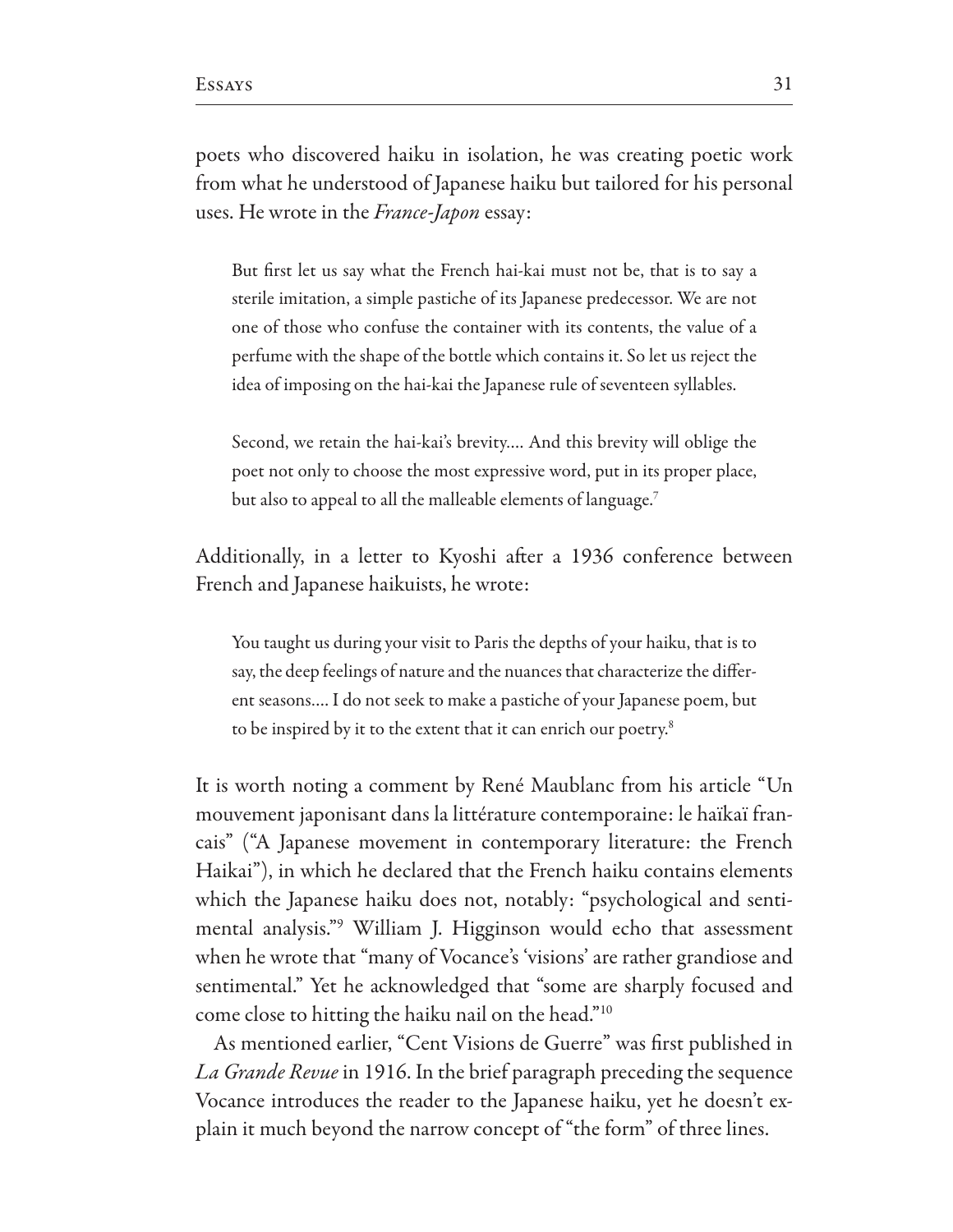From his Introduction:

These are quick impressions of the campaign, written in the very moment they were lived, "a hundred visions of war." The picture looks strange at frst; it borrows the form of hai-kai, a little poem of three verses in which the Japanese render either a state of mind, or a species of nature or life. And the form was quite natural for these scattered notations and these direct visions of war.

Readers will note the use of the diminutive words "quick," "strange," "little," and "scattered." They could be excused for thinking the sequence as well as the genre—an unimportant, disposable one. They would soon learn otherwise.

The first haiku in the sequence describes the setting for much of the sequence's action: the trenches of the French army. Because of the defensive capabilities of the trench system, France and Germany had entered into a virtual stalemate by 1915. It is estimated that close to 1,500 miles of trenches were dug in World War I. Guarded by barbed wire and mines, trenches were normally at least eight feet deep to allow soldiers to move about with some protection from enemy fre, although there were no straight sections longer than a dozen meters. While this construction isolated individual groups of soldiers, it protected the whole. The trenches were often flooded because the water table was often higher than the depth of the trench. A series of wooden duckboards served as fooring in places. Overall, the trenches were rudimentary structures.

The first haiku in the sequence sets the scene. There is a wonderful irony in the use of the word "civilizations."

> Two banks of earth, Two networks of telephone wire: Two civilizations.

Structurally, Vocance retained the capitalized, punctuated, three-line format used by his teacher Couchoud. Vocance heavily punctuated his poems, more so than Couchoud, perhaps to draw the moments out, or perhaps to make them seem less insignifcant in the face of contemporary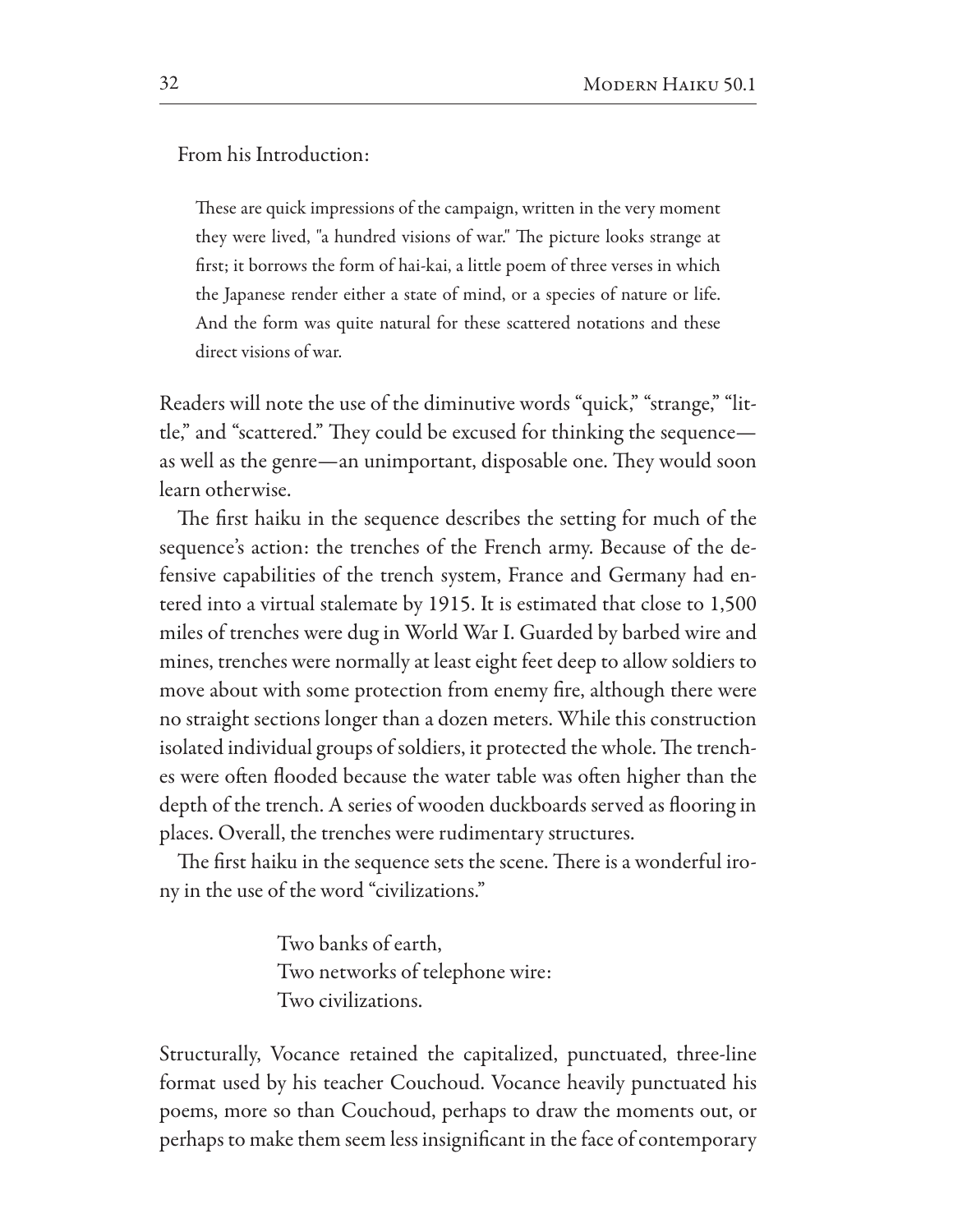French poetry. In his essay in *France-Japon* he stated that he didn't feel bound by the seventeen-syllable Japanese format. At times he goes well beyond that limit; in one example, to thirty syllables. Additionally, Vocance made occasional use of end rhyme.

The haiku in "Cent Visions de Guerre" contain numerous objective details, such as barbed wire, trenches, canons, corpses, rain, rockets, and war-planes that he uses to build a realistic war-scene in which to situate the reader. Additionally, he includes specifc terms such as the *Taube*  ("Dove," a German plane), *Minenwerfer* (German mine launcher), as well as the 77mm and 120mm caliber guns, that only a soldier would know. Such details lend authenticity to the sequence.

> Fifeen days at ground level, My eye picks out the least bumps, The tiniest plants.

In this haiku, Vocance looks out from his perspective in a trench. The reader can imagine only the top of his head peering out into what was termed "No Man's Land," the space between French and German lines. The English poet, Wilfred Owen, who was killed in the trenches of World War I, described "No Man's Land" as "like the face of the moon, chaotic, crater-ridden, uninhabitable, awful, the abode of madness."<sup>11</sup> The craters were the results of exploded shells and often contained the bodies of fallen soldiers, some of whom were still alive—their cries audible.

In this terrible wasteland, Vocance focuses on some tiny plants, made so much more vulnerable by their surroundings. It is likely he saw himself and his fellow soldiers the same way.

> My head hardly down, A mosquito buzzes and suddenly The earth ridge caves in.

Even the simple act of sticking one's head up beyond the safety of the trench wall risked death. There are several poems on this theme, including one which appears to detail his own injury—the wound in the eye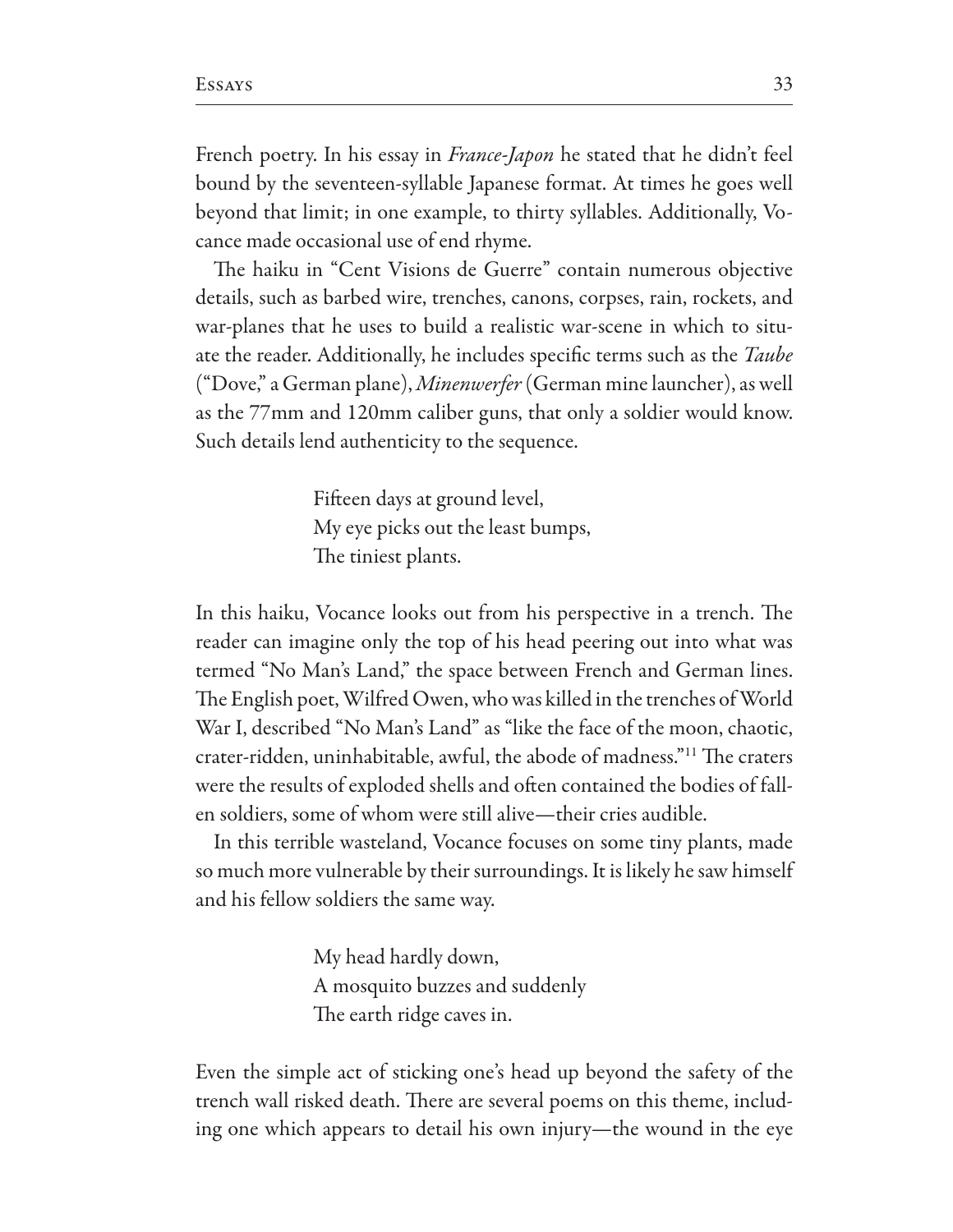that would remove him from the trenches. In the following poem, as mentioned earlier, the numbers refer to the 77mm feld gun and 120mm howitzer that the Germans used.

> My anxious ear tests the sounds: Ours... the Krauts'... 77... 120... To the right… ahead… above… hit!

As would be expected, Vocance's haiku are populated with soldiers who duck, scan the skies, leap shouting from the trenches, hunt for pests in their clothes, and through it all, wait for their turn to die.

> Full on the workers, The searchlight Makes them fall to the ground.

In this haiku, rescue workers are looking for injured men at night, or perhaps these are men reinforcing or extending the trenches. A searchlight from the enemy makes them quickly take cover, afraid that they will be the next target. The phrase "fall to the ground" doesn't exclude the reading that some might have been shot.

However, not all enemies carry weapons.

Into his fannel His nails go, picking at The little beasts.

The "flannels" were the flannel shirts worn by the French soldiers and the "little beasts" were lice. Since the soldiers had little chance to regularly bathe or wash their clothes, lice were prevalent. This smaller war against the pests is a good contrast to the larger war and emphasizes the lack of respite of the soldiers.

Interestingly, one scholar notes Vocance's use of multiple pronouns in the sequence, i.e.: "My head," "the workers," "His nails," "Above us," "We did not."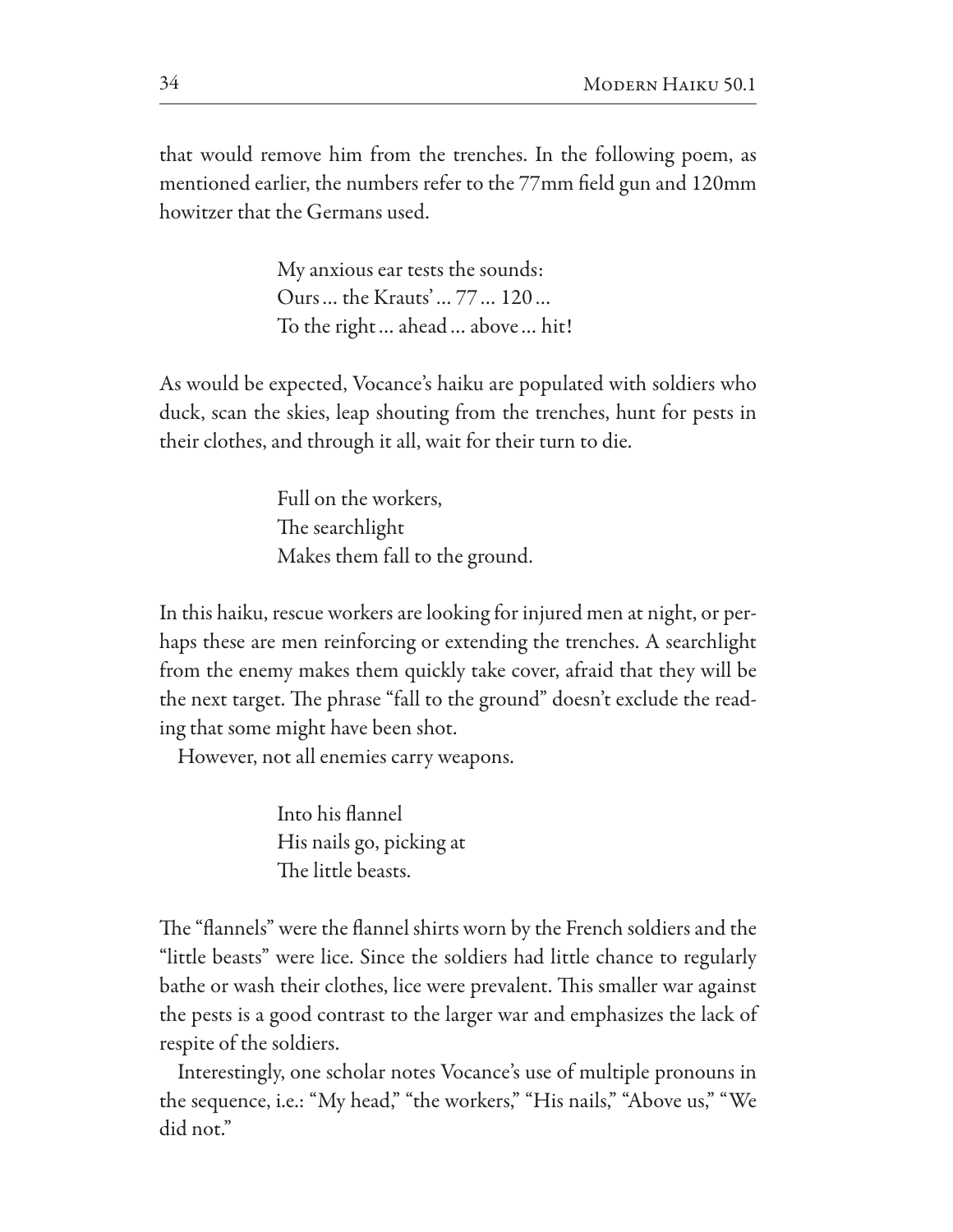The referent representative of these pronouns is never named, however the reader can easily infer the referent in context: the soldiers in their community and their individuality.12

While ultimately Vocance is the main witness, the poetic actor or actors in each haiku can often be any generic solder or soldiers—in other words, no particular soldier. This narrative approach, used over a hundred poems, blurs the separation between the individual and the larger army, creating a universal and impersonal narrator. This may be how many of the soldiers came to see themselves: as disposable pieces on a chessboard. And perhaps how Vocance intended the reader to identify.

The haiku shown so far have been fairly objective in their depiction of the war. Not surprisingly, considering the early French understanding of haiku and also Vocance's rejection of some traditional norms, this is not true of all the haiku in the sequence. Several haiku veer into the "sentimental analysis" that both Maublanc and Higginson describe.

| The fine cold rain, in lashing gusts, | Above these bones,    |
|---------------------------------------|-----------------------|
| Penetrates our bodies and our souls,  | These fireworks       |
| And the very earth itself.            | Once again sacrilege! |

The inclusion of souls in the first poem, despite the context, is melodramatic. The abstraction signals the reader that the scene isn't realistic which takes away from its powerful immediacy. In the second haiku, shells continue to fall on men already dead. While the haiku contains a nice internal juxtaposition of images, the last line acts purely as a commentary on the preceding lines and isn't needed to make the point. That said, while such overt interpretation is frowned upon in contemporary American haiku, the classical Japanese haiku of which Vocance would have been made aware of through Couchoud's translations provides several examples in which it is acceptable. For example:

> Pines at the doorway! They mark the miles Of the road to eternity.  $^{13}$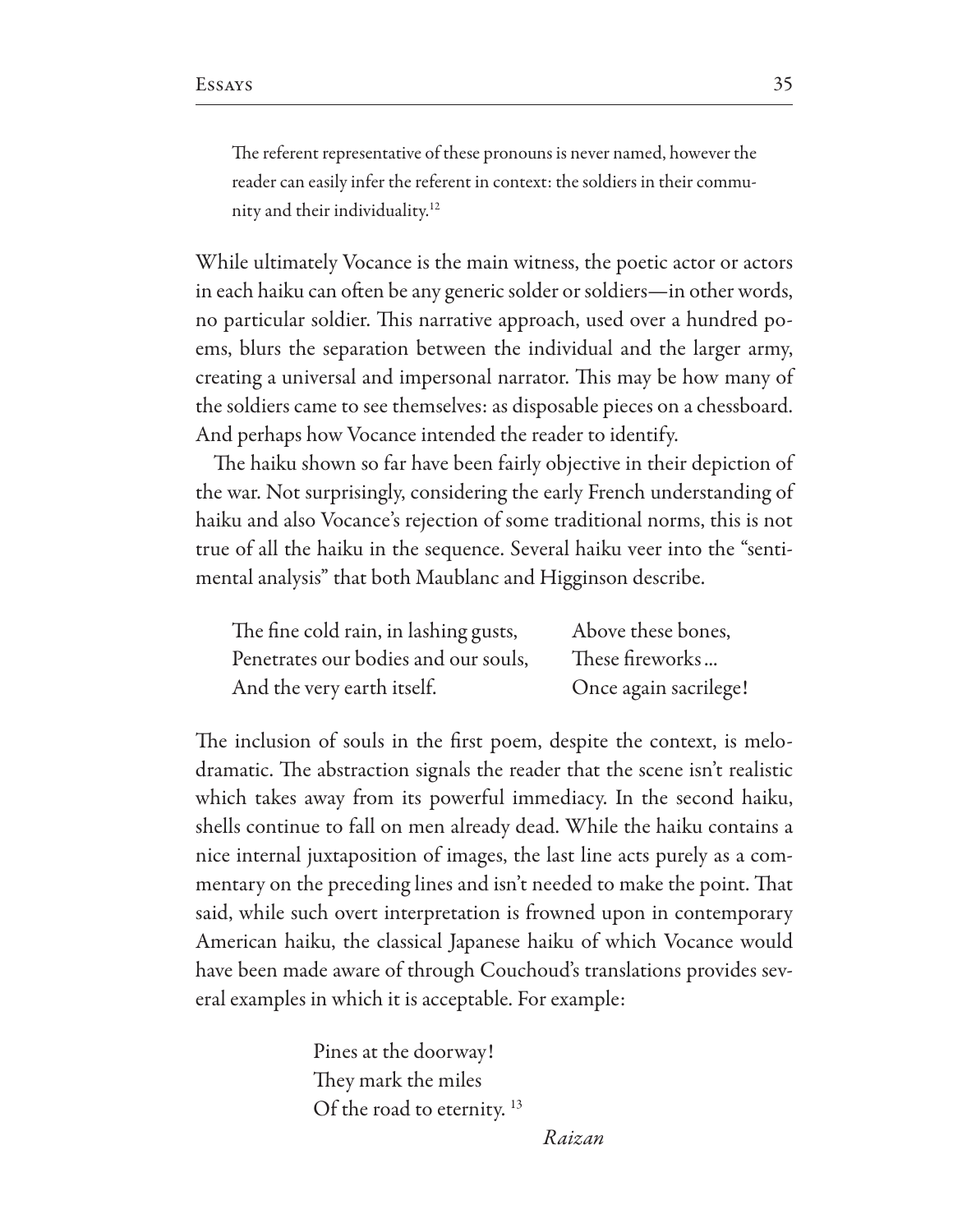However, in some cases, Vocance's haiku include fgurative language not normally used in traditional Japanese haiku, as in the following poem:

> Death has surely dug These gigantic furrows Whose seeds are men.

This is an eerily beautiful poem, albeit not necessarily a haiku. While the objective details are still present, they are overshadowed by the personifcation of Death and the horticultural metaphor, which allows the reader a chance to step back from the scene, to become an interpreter rather than participant. The reader will be reminded of Couchoud's conclusions that "abstractions are entirely deleted" and "a haikai … is devoid of refection or comment."

However, some fgurative language is, perhaps, the only way to describe what Vocance experienced.

> On its badly greased carriage, The shell very high, unhurried, Over us has passed.

In this haiku, a shell passes slowly overhead with a screeching whistle. Vocance uses the metaphor of a "badly greased carriage" as a way to describe the awful scream of the shell as it passes overhead. Alternative descriptors such as "shrieking" or "screeching" would be inadequate substitutes for the metaphor.

Other metaphors in his haiku are surreal.

Cla, cla, cla, cla, cla… The sinister noise of a machine gun, A skeleton counting its fngers on its teeth.

Something worth investigating, and this essay is not the place to do so, is a possible link between French surreal haiku (such as the preceding poem) and what turned out to be *Shink*ō or "New Wave" haiku in Japan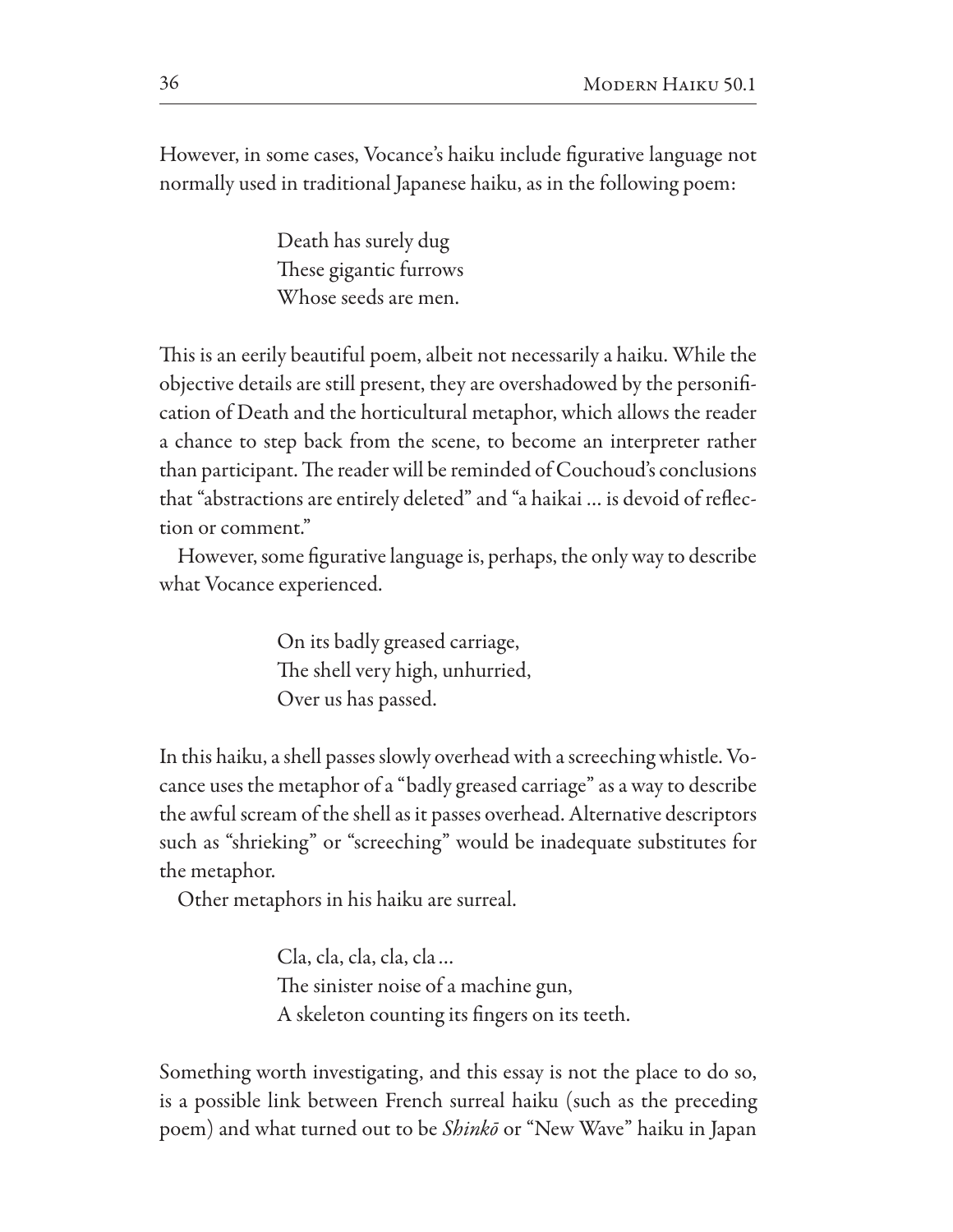in the 1930s. Given the exchange of haiku and tanka between the two countries, starting in 1926, it seems unlikely that France's most honored sequence wouldn't have been translated into Japanese.

In "Cent Visions de Guerre," Vocance does not shy away from the horror of the battlefield. A particular horror, and a subject he often describes in the sequence, are the bodies that litter the battlefeld. Vocance describes "corpses between the trenches, / Blackening for three months," an "advance lookout trips / On a green corpse," and he himself steps into the decomposing body of a horse. Of the horse, he accompanies the image with a wet onomatopoeic sound.

> Into the vertebrae Of the badly buried horse Goes my foot: f*oche*…

While many of the haiku contrast the horrors of war with a sense of normalcy, this is especially noticeable in the latter part of the sequence when the injured Vocance is taken to hospital. Readers will recall that in actuality Vocance lost an eye to shrapnel.

> The white of linens, of walls, of slabs, Poorly hides The pallor of the sick.

The hospital haiku include subjects such as white linens, nuns who work in the hospital, and little girls with ice cream cones—among the dead and wounded. If the world of the trenches was unnatural in the frst half of the sequence, we see the world of the hospital in much the same way. To Vocance, it was not a restful place. One haiku refers to "Nights of anxiety, nights of terror"15 while another refers specifcally to his lost vision:

> This is truly the kingdom of shadows Wandering and groping, In the eternal night.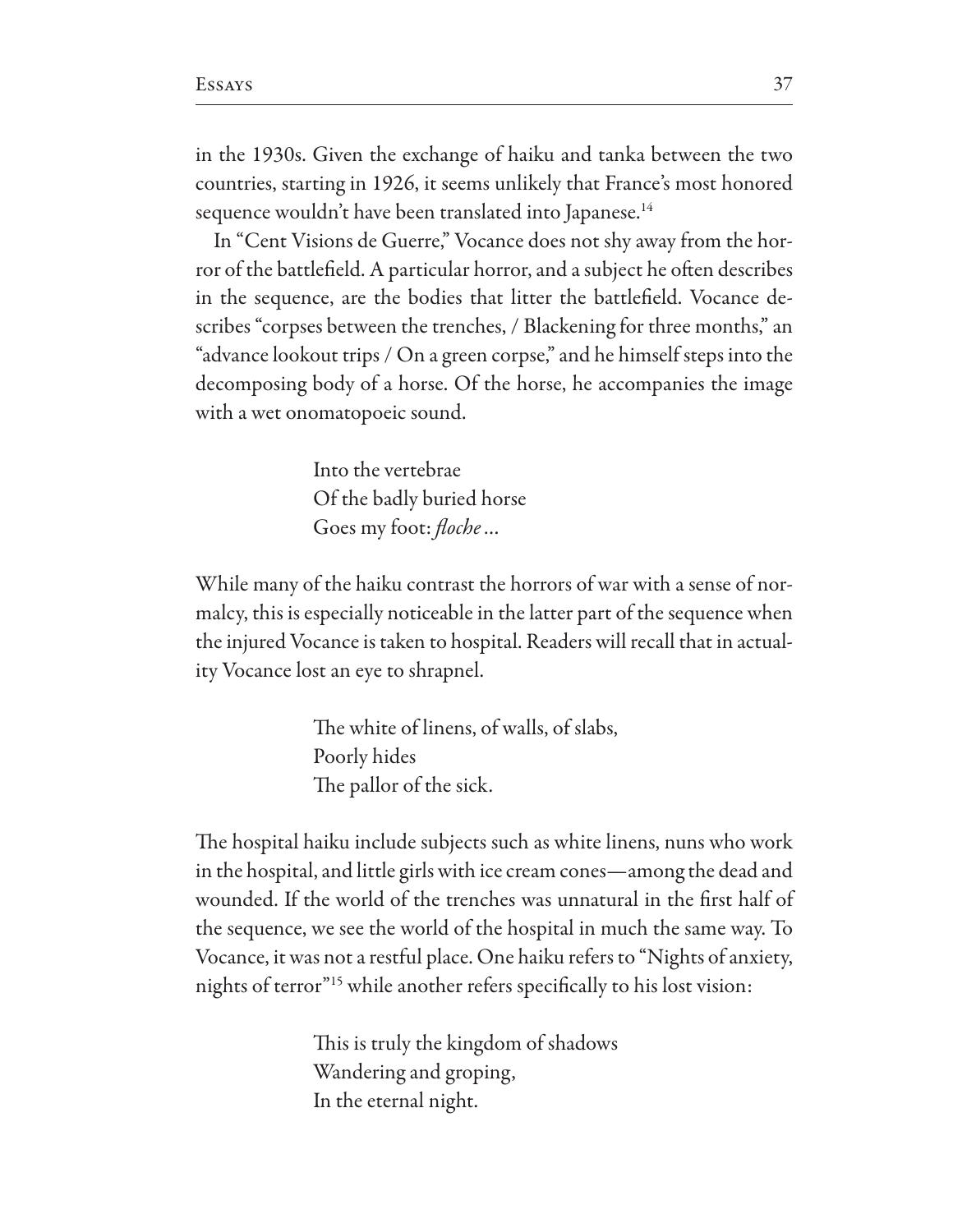The section includes a frightening reference to the surgical rooms:

The wounded on the stretchers Quietly await their turn To enter the lions' den.

A few of the fnal haiku in the sequence detail the wounded and, as would be expected from a man who was wounded himself, question the cost of the war on the individual soldiers.

The original version of "Cent Visions de Guerre" ends when Vocance is discharged from the military hospital and writes to his remaining brothers in arms:

> My comrades, my brothers, We have suffered enough... Alas! you will win without me.

For reasons unknown, twenty years later, in the version included in his collected haiku, he added two additional haiku which dedicate the sequence to the same brothers in arms, but from the perspective of a veteran writing years after the conflict has ended. This has the effect of creating a temporal distance between the war itself and Vocance's writing of it—and in turn the reader's reading of it—which unfortunately dilutes the power of these individual haiku.

As might be expected, contemporary critical reaction to the sequence was overwhelmingly positive. Émile Vuillermoz, a well-known critic, wrote approvingly in *le Temps* that Vocance had "a sharp vision," and asked: "Is this formula of lyricism in which emotion is born of a discreet suggestion not, in its fne modesty, very beautifully French?"16 Charles-Henry Hirsch, in *Mercure de France*, called the sequence "truly original," but took issue with Vocance's claim in the sequence's introduction that the poems were "quick impressions," suggesting instead that Vocance was a "meticulous sculptor."17 However, these and other critics had minimal knowledge of the genre and were most likely reacting to the sequence's originality and rawness.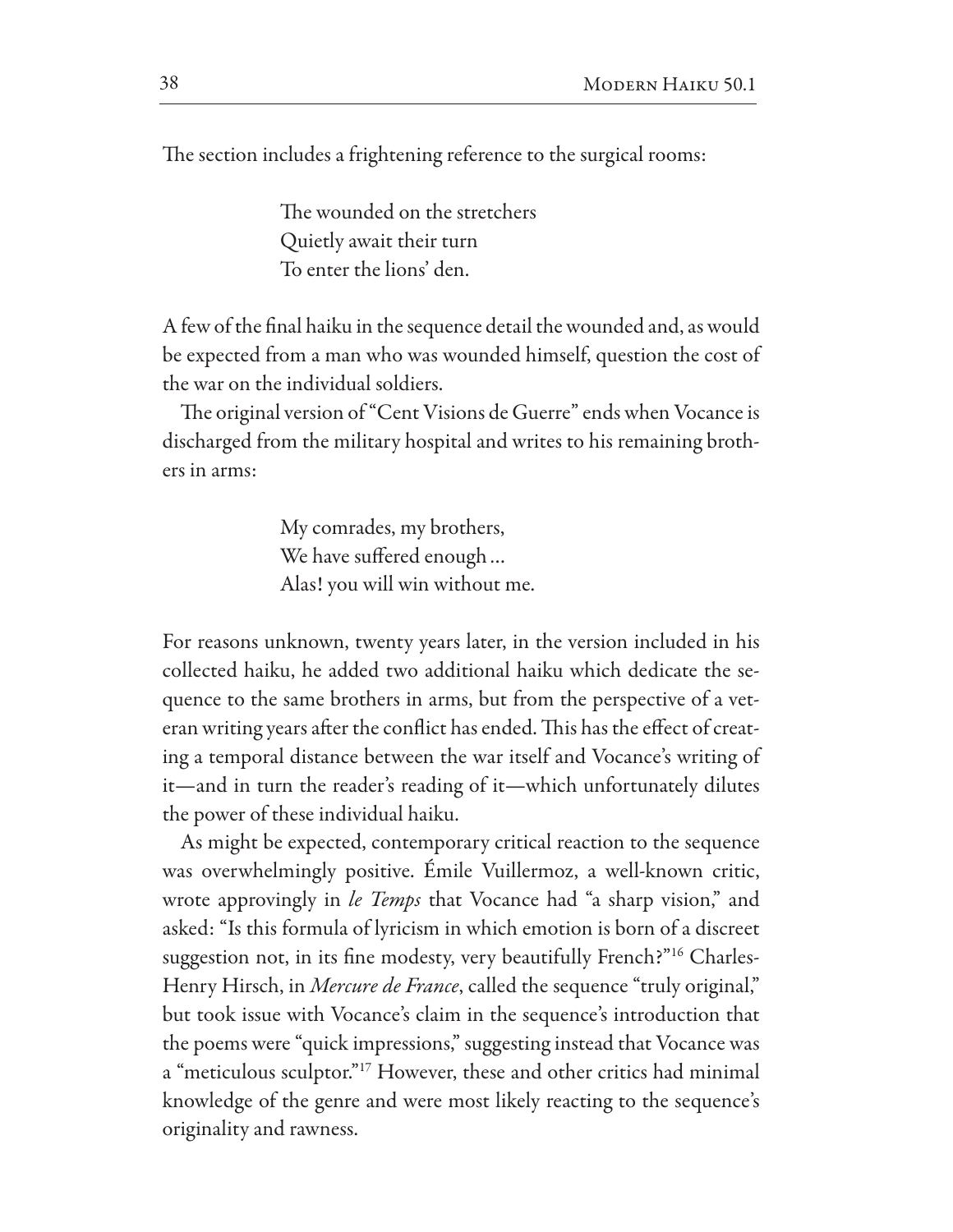A year after the publication of "Cent Visions de Guerre," in 1917, while the war was still ongoing, and afer Vocance's discharge, he published additional haiku in the journal *La Grande Revue* under the title "Fantōmes d'hier et d'aujourd'hui" ("Ghosts of Yesterday and Today"). As mentioned previously, one of its poems was censored by the government (it would later appear in the sequence "Protée"). It is worth mentioning that in France, in World War I, all publications had to be submitted to government censors prior to publication. In this environment, considering that casualty lists were routinely edited down, it is somewhat surprising that both "Cent Visions de Guerre" and "Fantōmes d'hier et d'aujourd'hui" were published at all.

The first section of the sequence, "Yesterday," contains thirty-nine additional haiku on Vocance's wartime experiences, while the second half, "Today," contains forty haiku on the afermath of battle.

> I felt, small oval tag, When I placed you around my neck, The cold of the cleaver.

The first haiku finds him recalling the first time he put on his dog tags, which felt cold as a cleaver. Other haiku mine similar territory as the previous sequence. However, the later parts of "Fantōmes d'hier et d'aujourd'hui" detail a break from the battlefelds, perhaps Vocance's own experiences after he was discharged, and show soldiers without limbs on the Parisian streets, sleeping on train station benches, and reuniting with their families.

In one haiku, Vocance creates a strong juxtaposition between the physical memorials that the soldiers bear—their scars and missing limbs—and the memorials to the more famous generals.

> The one-legged little soldiers' Gaze with melancholy on The tomb of the Grand Emperor.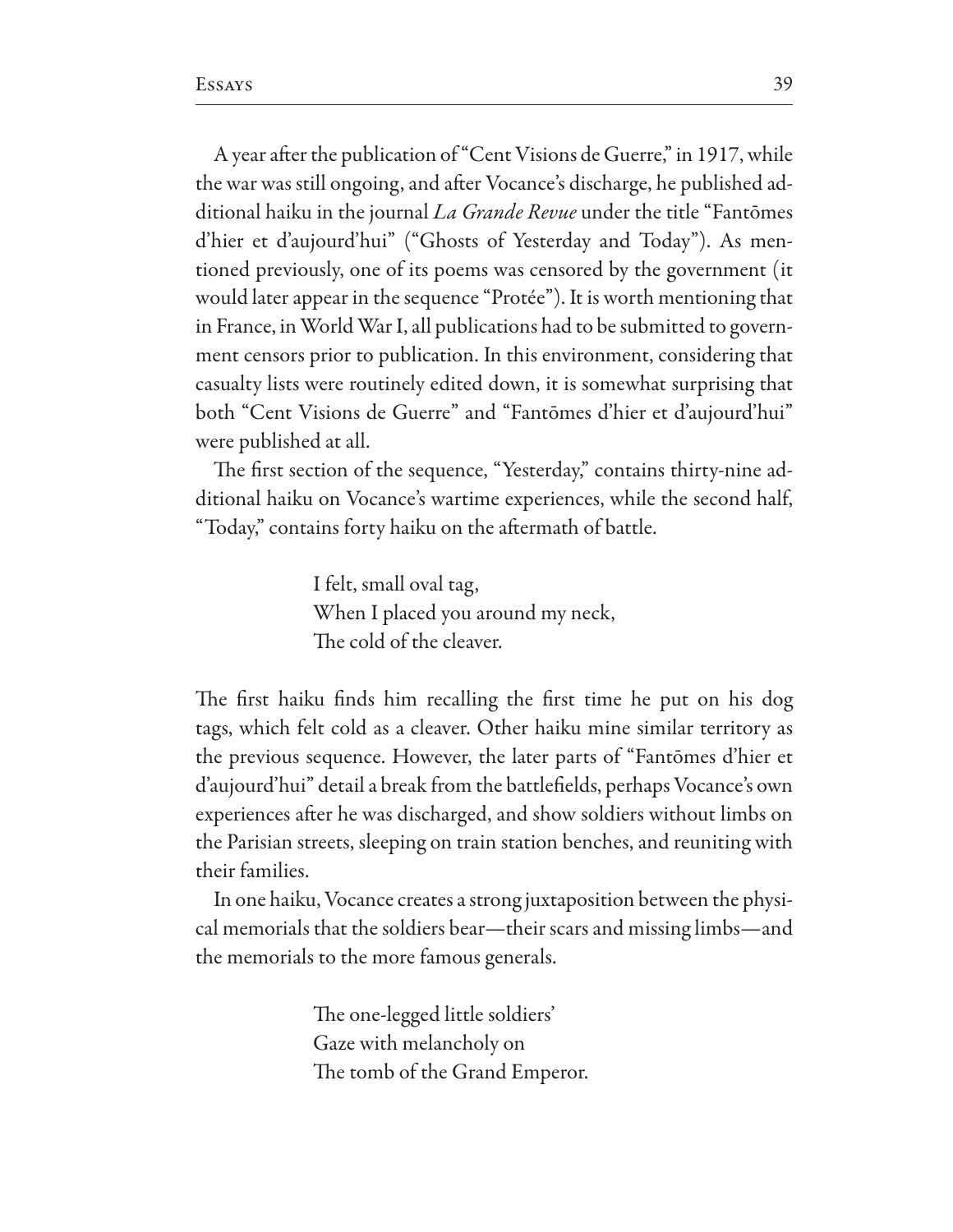A powerful haiku. The clear cut between the parts and a lack of explanation forces the reader to fnd their own meaning in the poem.

The second section of the sequence, "Today," is broken into three further sections. The first finds Vocance exploring the outskirts of a citymost likely Paris—whose suburbs he fnds "gloomy and black." Paris was at times near the front, so it had been bombarded by German aircraft and artillery.

> I climb the slippery slope of the fortifcations And suddenly fnd myself at the top of a clif Dominating a sea of ruins: the suburbs.

Vocance—in the sequence—retreats to a region in the southeast of France in which he has family connections, where he climbs mountains and refreshes himself. The last section is domestic and finds the poet happily reunited with his family.

> Our bodies having trembled deliciously, Our hearts promise themselves Eternal celebrations.

One hesitates to call this a haiku because it is strictly a commentary without any participation required of the reader. Unfortunately, it is similar to other poems in the later part of "Fantomes..." The sequence is interesting, however, because the reader can move through the haiku—from war experiences to civilian life—while at the same time move from haiku that mainly describe things—that "show" things—to haiku that mostly "tell" things.

It might be argued that the reason for this change in style is because in the French trenches the poet was essentially powerless. His reactions to the war were just that—reactions—while afer his release from the hospital, he was once again a husband, a father, and a director—and was expected to wear those roles again; roles that required some sense of authority. Vocance undoubtedly also felt the weight of his new role as well-known public haikuist with the responsibilities for promotion of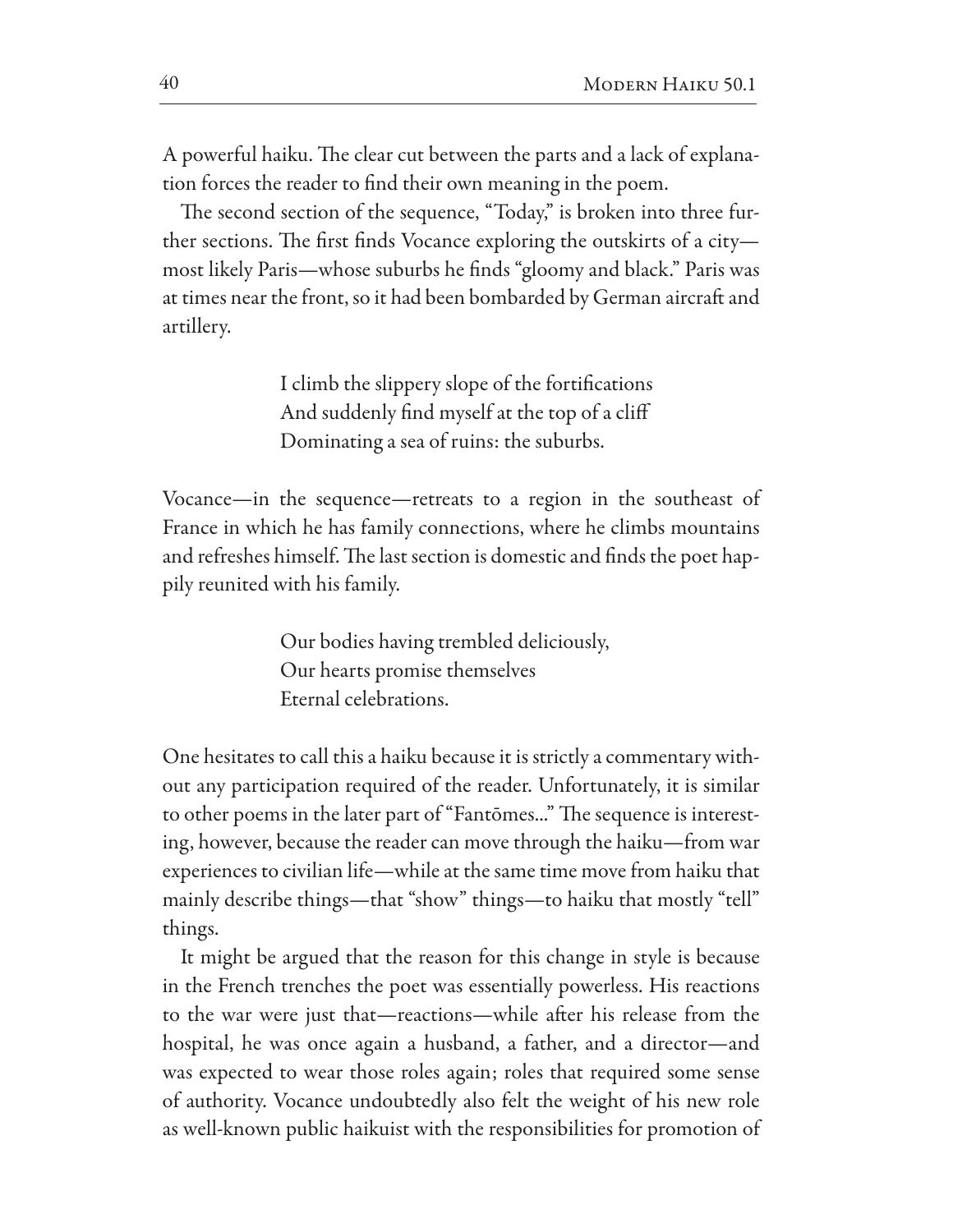the genre that came along with that role. An important distinction between a war-time poet and a post-war poet would be the time available to Vocance to think about the individual poetic scenes, and how the genre could be used to do more than just illustrate them, which may have led to the more didactic haiku.

Part II of this essay, which will appear in the summer issue, will explore Vocance's haiku output after the war. Up to this point, his ambitions had been limited to reporting on what he had experienced in World War I and its immediate afermath. Later sequences would vary between these kinds of experiential haiku and haiku that could possibly illustrate a man's life, including what he called "his grudges, loves, ambitions, hopes."18 While the majority of his haiku written during this period don't have the war as subject matter, the same questions of "showing" versus "telling" will come into play.

#### **Notes**

1 Vocance, Julien. "Sur le Haikai francais" in *France-Japon* #38, Feb. 1939.

2 Couchoud, Paul-Louis. *Au* f*l de l'eau*. From https://terebess.hu/english/haiku/ couchoud.html. Accessed October 31, 2018. Trans. Paul Miller.

<sup>3</sup> Agostini, Bertrand. "The Development of French Haiku in the First Half of the 20th Century: Historical Perspectives." *Modern Haiku* 32.2, Summer 2001.

<sup>4</sup> Couchoud, Paul-Louis. "The Lyric Epigrams of Japan." in *Japanese Impressions*, *with a Note on Confucius*. John Lane, New York. 1923. Trans. Frances Rumsey.

<sup>5</sup> The majority of personal information on the Seguin family comes from the document "Extraits des souvenirs de Genevieve Seguin-Besson," provided by her daughter Catherine Besson.

6 Maublanc, René. "Un mouvement japonisant dans la littérature contemporaine: le haïkaï francais" in *La Nouvelle Revue Francaise*, Feb. 1923, Mar. 1923.

7 Vocance, Julien. "Sur le Haikai francais."

<sup>8</sup> Chipot, Dominique and Jean Antonini. *History of Haiku in France*. http://www. association-francophone-de-haiku.com/haiku/HistoireduHaikuenFrance.pdf. Accessed October 31, 2018.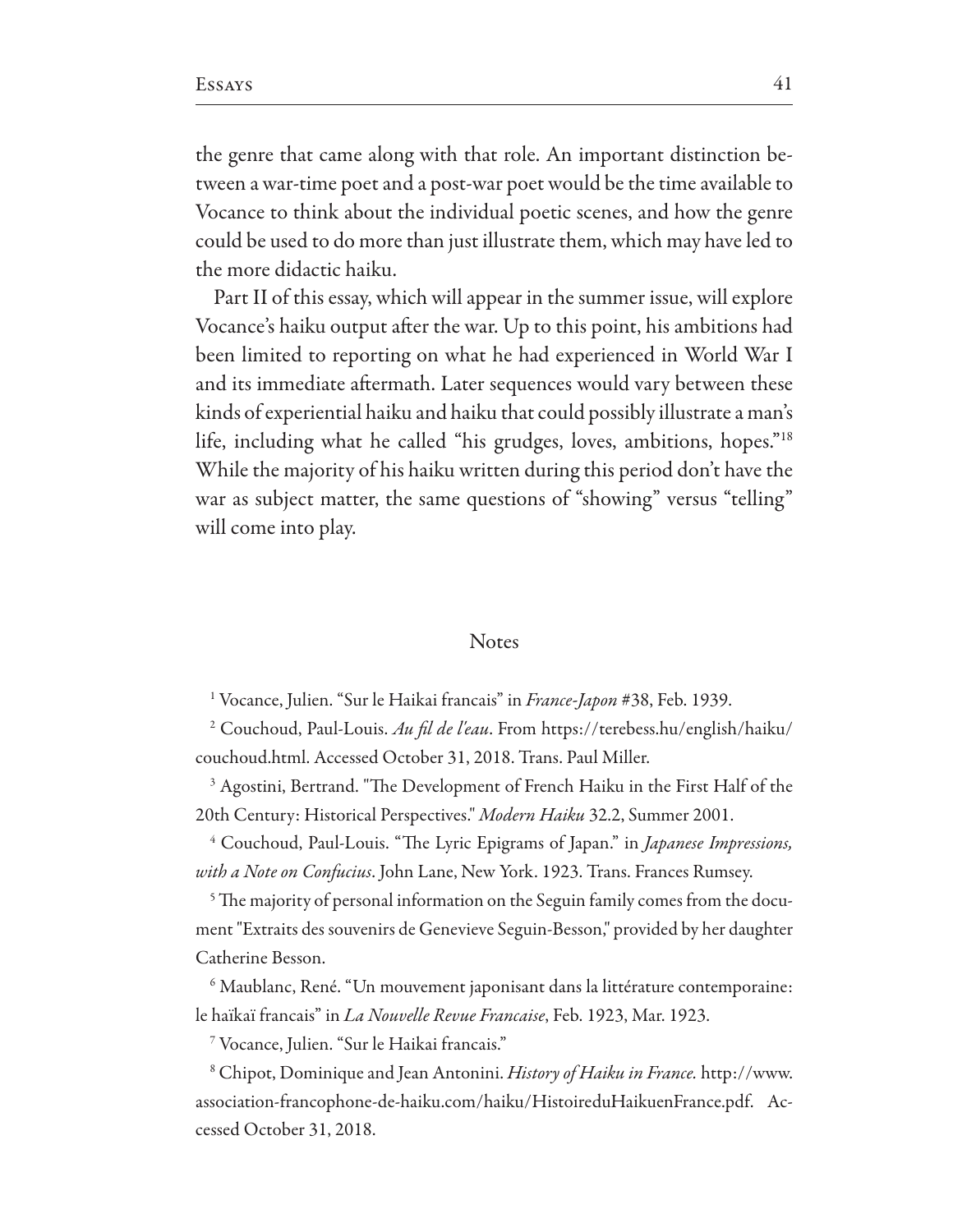9 Maublanc, René. "Un mouvement japonisant dans la littérature contemporaine: le haïkaï francais."

<sup>10</sup> Higginson, William J. with Penny Harter. *The Haiku Handbook*. McGraw-Hill, New York. 1985.

<sup>11</sup> Owen, Wilfred. From https://www.smithsonianmag.com/history/legendswhat-actually-lived-no-mans-land-between-world-war-i-trenches-180952513/. Accessed October 31, 2018.

12 Author unknown. From http://romansfrancaisdaujourdhui.blogspot.com/ 2009/03/introduction-ecrits-en-1915-sur-le.html. Accessed October 31, 2018.

<sup>13</sup> Couchoud, Paul-Louis. "The Lyric Epigrams of Japan." in *Japanese Impressions*, *with a Note on Confucius*.

<sup>14</sup> The 1923 English translation of Paul-Louis Couchoud's book *Japanese Impressions*, which included haiku from "Cent Visions de Guerre" was translated into Japanese, however the date of translation isn't known by this author. Additionally, considering the close relationship between Kuni Matsuo and Vocance, it wouldn't be surprising if parts of "Cent Visions…" appeared in one of his two journals: *La Revue Franco-Nipponne* and its successor *France-Japon*.

<sup>15</sup> Haiku 85 in the sequence. "Nights of anxiety, nights of terror ... / Memories, this evening, haunt him, / The temperature at 40." Trans. Burleigh.

16 Vuillermoz, Émile. "Une Lecon" in *Le Temps*. Paris. May 28, 1916.

17 Hirsch, Charles Henry. "Revue de la Quinzaine" in *Mercurede France.* Paris. July 1, 1916.

<sup>18</sup> Vocance, Julien. "Sur le Haikai francais."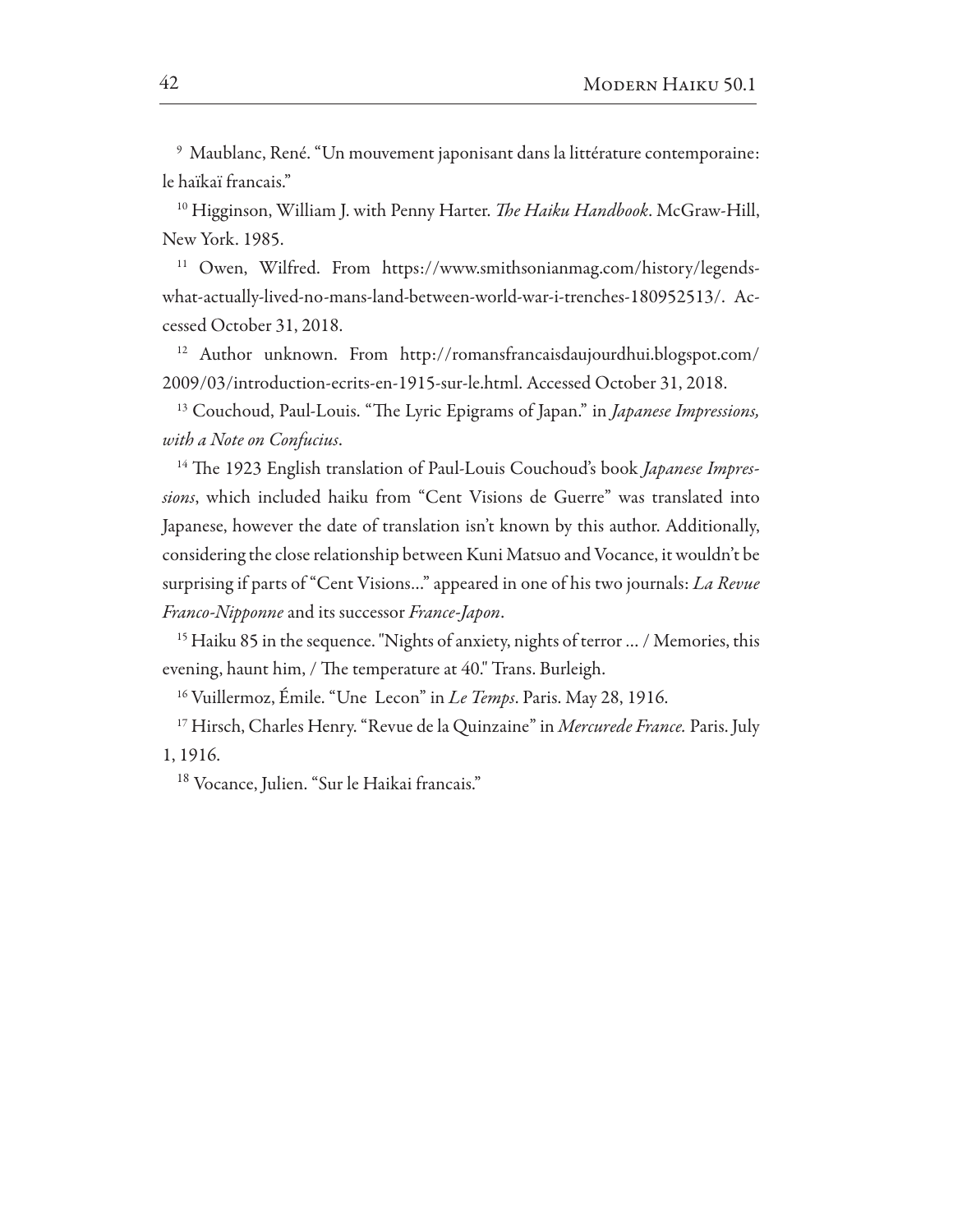## Selected haiku from *Cent Visions de Guerre* (1916)

*1. Deux levées de terre, Deux réseaux de* f*l de fer : Deux civilisations.*

> Two banks of earth, Two networks of telephone wire: Two civilizations.

*2. La Mort a creusé sans doute Ces gigantesques sillons Dont les graines sont des hommes.*

> Death has surely dug These gigantic furrows Whose seeds are men.

*3. Au ras du sol depuis quinze jours, Mon œil en connait les moindres bosses, Les moindres herbes.*

> Fifeen days at ground level, My eye picks out the least bumps, The tiniest plants.

 *Ma tète à peine rentrée, Un moustique si*f*e et soudain Le crête de terre s'eboule.*

> My head hardly down, A mosquito buzzes and suddenly The earth ridge caves in.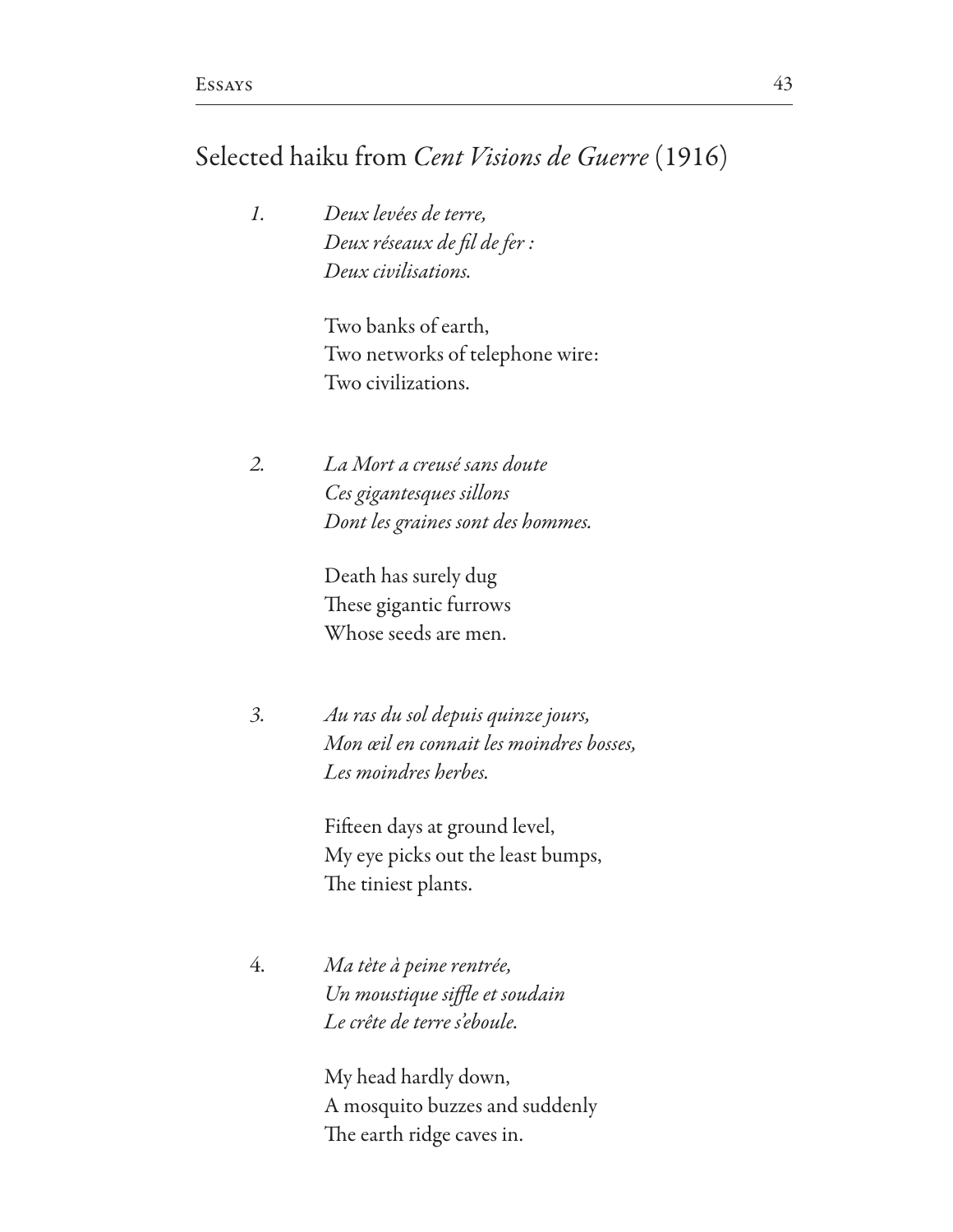*6. Rumeurs de veuves, d'orphelins, Bourdonnantes, comme un essaim, Sur ces pauvres corps déteints.*

> Rumors of widows and orphans, Droning, in a swarm, Over these poor worn-out troops.

8. *Sur ces charniers, Ces feux d'arti*f*ce !… Une fois de plus sacrileges !*

 Above these bones, These fireworks... Once again sacrilege!

> 9. *La pluie* f*ne et* f*oide, en cinglantes rafales, Pénètre nos os et nos âmes, Et les moelles de la terre.*

> > The fine cold rain, in lashing gusts, Penetrates our bodies and our souls, And the very earth itself.

11. *En plein sur les travailleurs, La lumière du projecteur Les fait se jeter à terre.*

> Full on the workers, The searchlight Makes them fall to the ground.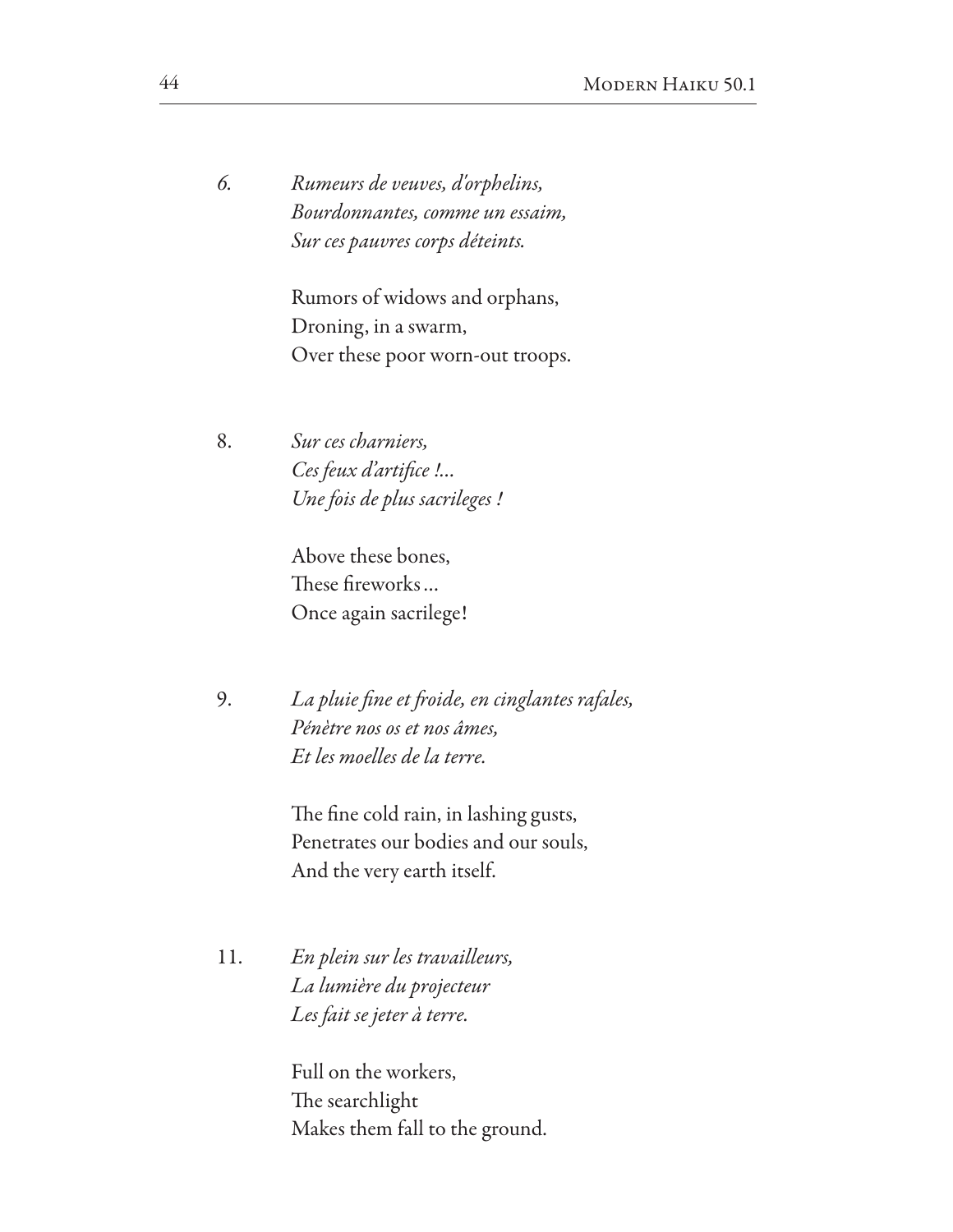12. *Le dragon jailli des ténèbres Sur nous crache ses dents rougies. Une* v*oile* f*ottant l'escamote.*

> The dragon sprung from the shadows Spits onto us with its reddened teeth. A foating veil conceals it.

13. *Par la fatigue écrasés, Ils ont les poses écroulées Des cadavres de la plaine.*

> Worn out by fatigue, They have the collapsed postures Of corpses on the plain.

 *Sur son chariot mal graissé, L'obus très haut, pas pressé, Au-dessus de nous a passé.*

> On its badly greased carriage, The shell very high, unhurried, Over us has passed.

22. *« Par les obus être couvert de terre ! Vite, vite, qu'ils se rapprochent ! » Impression de néophyte.*

> "Showered with earth by the shells! Quick, quick, they're getting closer!" The words of a novice.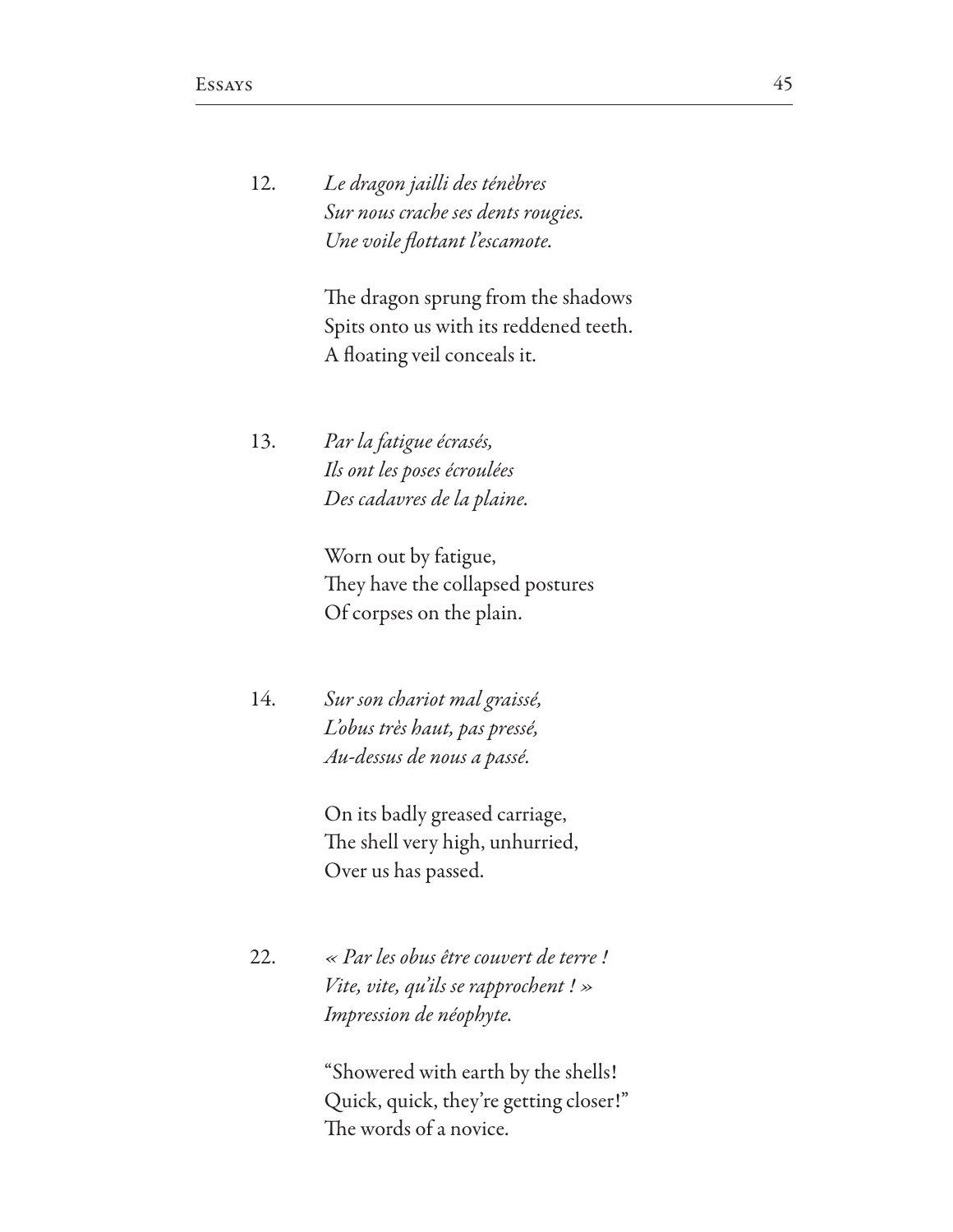25. *Tambourins fêlés Des coups de départ Par temps de brouillard.*

> The cracked drums That signal departure In a time of fog.

 *Vieux châteaux ruinés des légendes, Villes fantômes, burgs féodaux des estampes, En un seul jour dressés du sol.*

> Legendary ruined castles, Phantom cities, medieval forts of engravings, In a single day raised out of earth.

37. *Pour arriver jusqu'à ma peau Les balles ne pourraient jamais Se débrouiller dans mes lainages.*

> To reach my skin, The bullets could never get through The tangle of my woollen clothes.

38. *Dans sa* f*anelle Ses ongles* v*ont, picorant Les petites bêtes.*

> Into his fannel His nails go, picking at The little beasts.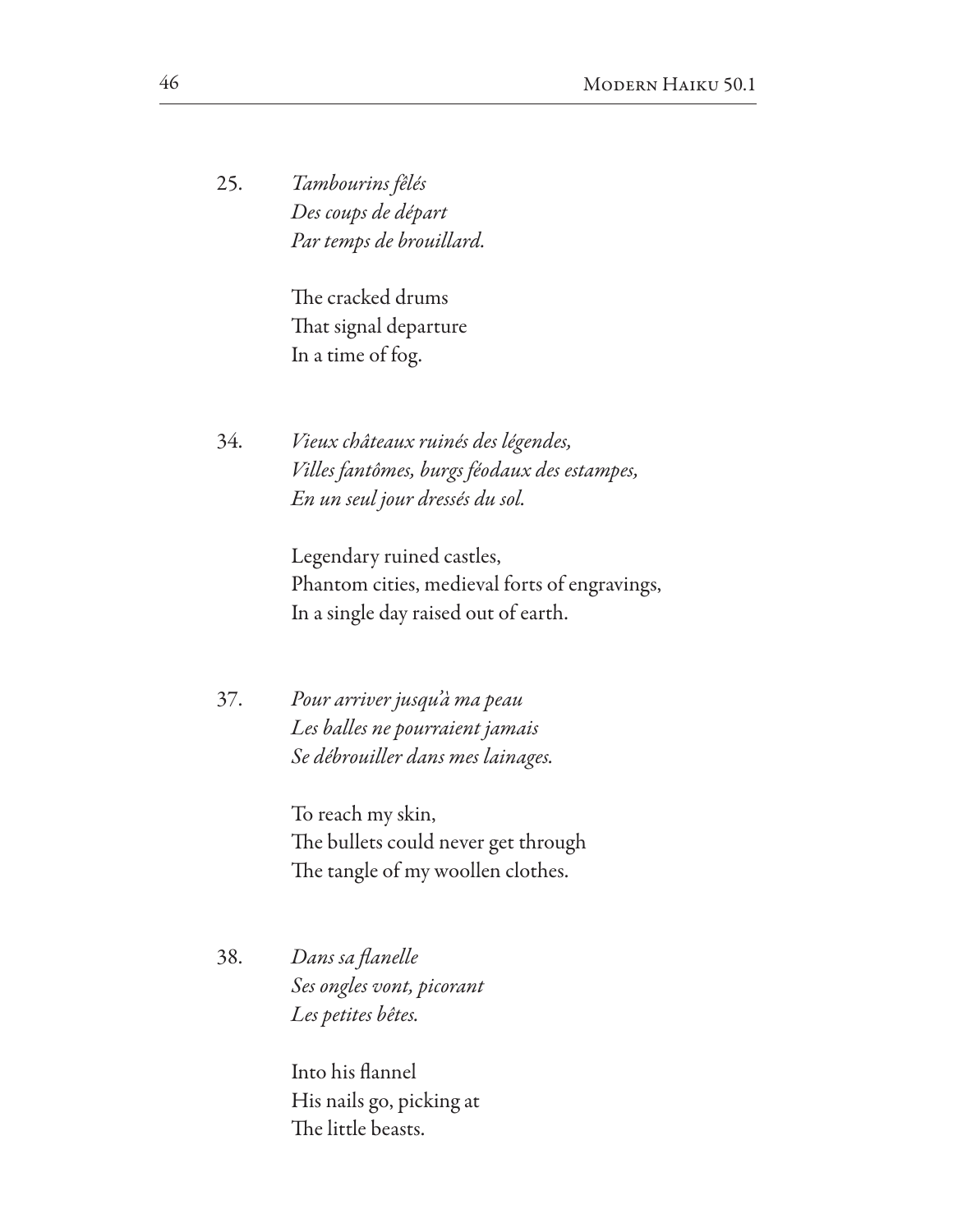*Le teint* f*euri, Le ventre déboutonné : <i>Cuisiniers des officiers.* 

> The healthy complexion, The unbuttoned belly: The officers' cooks.

 *Dans les vertèbres Du cheval mal enfoui Mon pied fait :* f*oche…*

> Into the vertebrae Of the badly buried horse Goes my foot: f*oche*…

 *Dans un trou du sol, la nuit, En face d'une armée immense, Deux hommes.*

> In a hole in the ground, at night, Facing an immense army, Two men.

 *Si je sors ma tête, elle aura* f*oid. Si je sors mes pieds, ils gèleront. Je me pelotonnerai sur moi-même.*

> If I put out my head, it would be cold. If I put out my feet, they would freeze. I curl up upon myself.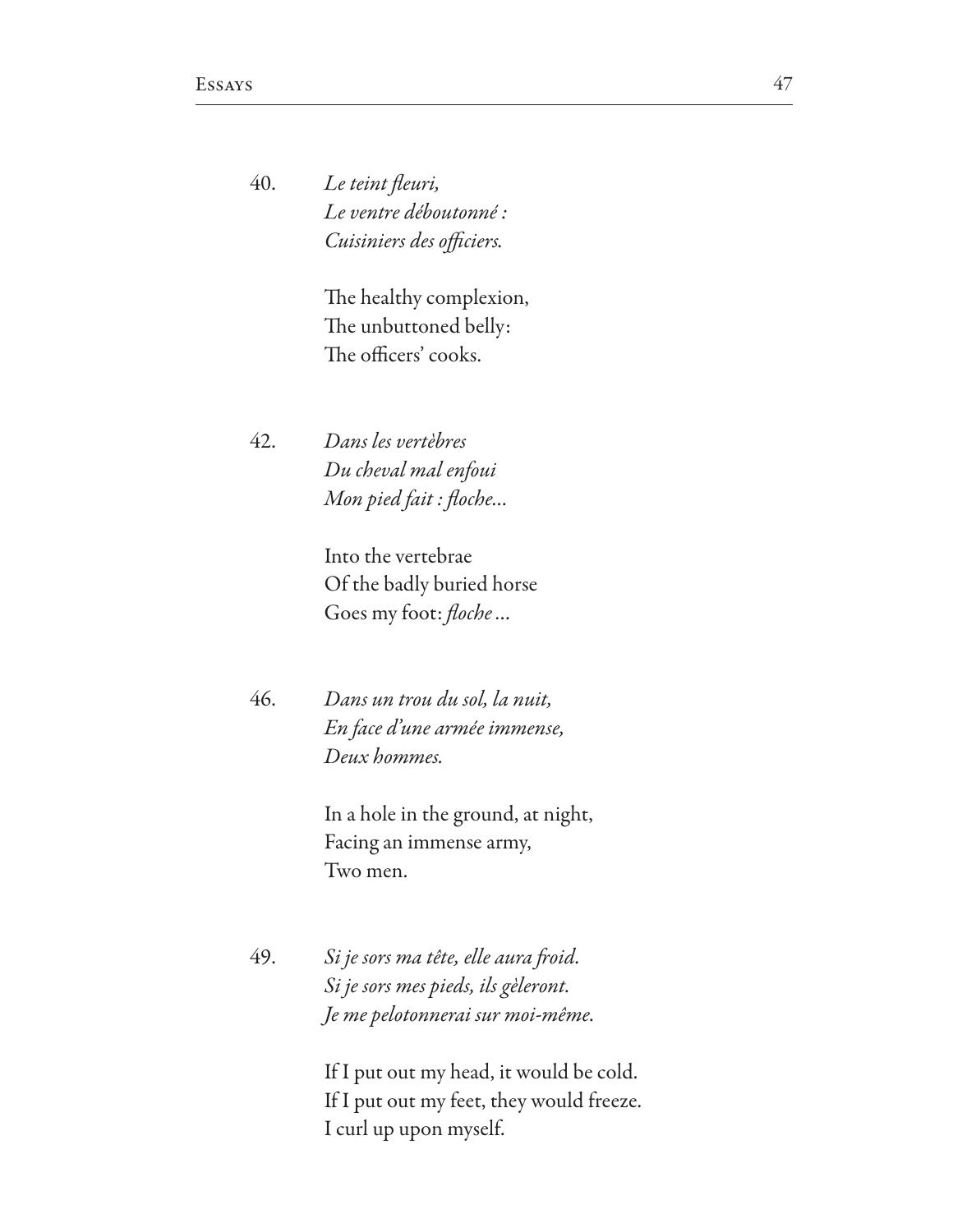51. *Hier si*f*ant aux oreilles, Aujourd'hui dans le képi, Demain dans la tête.*

> Yesterday whistling in the ears, Today in the cap, Tomorrow in the head.

53. *Alouette, alouette, Qu'elle est indécente, ta chanson !... Mais non, tu n'es que la nature indi*f*érente.*

> Skylark, skylark, How indecent your song is!... But no, you are just indiferent nature.

59. *Cla, cla, cla, cla, cla… Ton bruit sinistre, mitrailleuse, Squelette comptant ses doigts sur ses dents.*

> Cla, cla, cla, cla, cla… The sinister noise of a machine gun, A skeleton counting its fngers on its teeth.

62. *L'entonnoir creusé par la mine Se prolonge dans les sapins Dont les cassures* f*amboient.*

> The crater dug out by the mine Stretches into the pine trees That are broken and burning.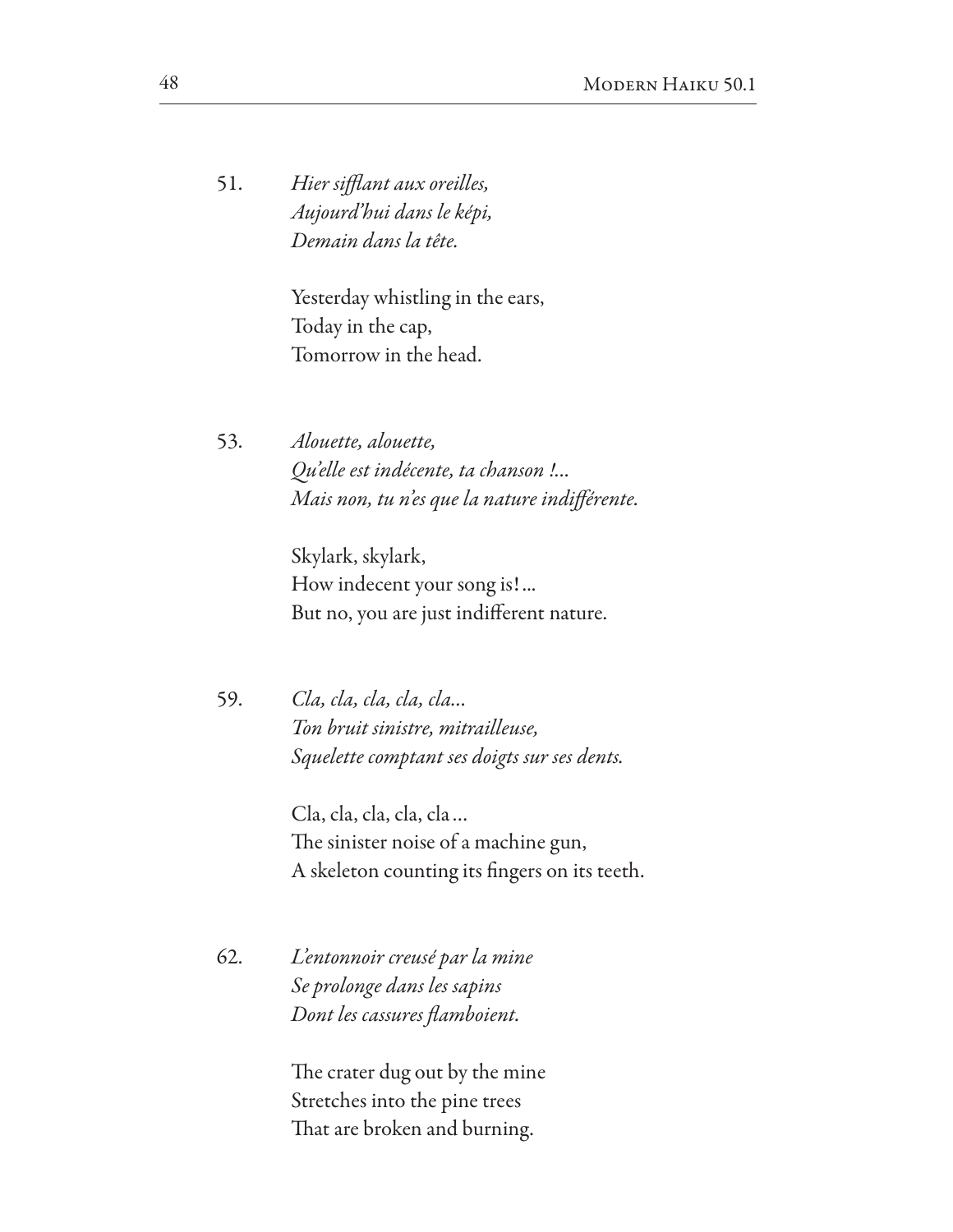*Au ras des tranchées, Les éclats de chat en colère Des Minenwerfer.*

> Skimming the trenches, The screams of an angry cat The *Minenwerfer*.

67. *Front troué, sanglé dans la toile de tente, Sur son épaule un camarade l'emporte : Triste viande abattue… qu'une mère attend.*

> Cleft brow, bound up in tent cloth, A comrade takes him on his shoulder: Sad butchered meat… a mother waits for.

69. *On apporte à la nuit tombée, pour préserver les assistants, Les victimes de la journée Dans le cimetière de bois blanc.*

> Carried at nightfall, to protect the assistants, The victims of the day In the cemetery of white wood.

72. *Noirs oiseaux au* v*ol éperdu, Dont l'allure se multiplie, Deux obus sur moi ont fondu.*

> Black birds in desperate fight, At increasing speed, Two shells come down on me.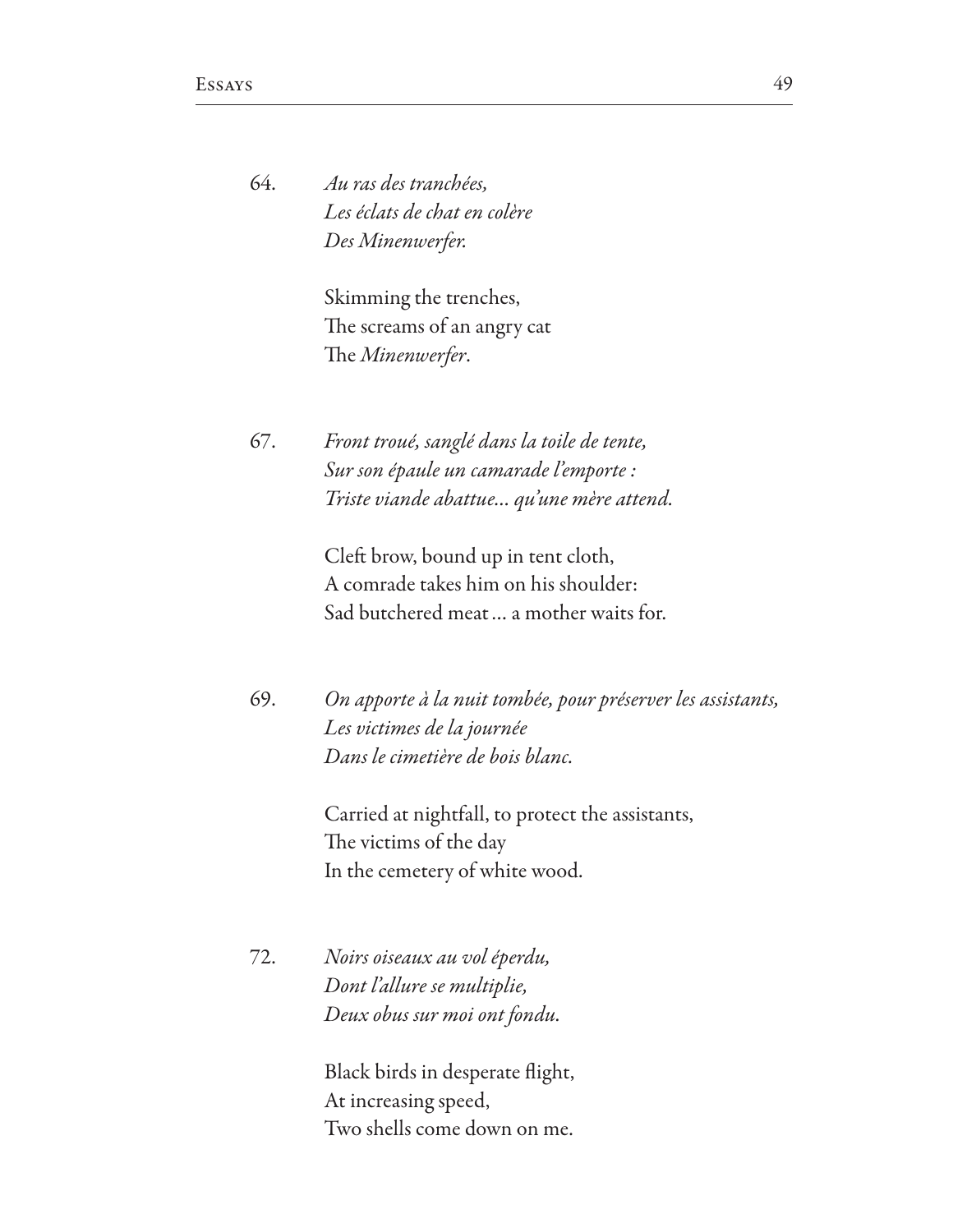76. *Mon oreille inquiète analyse les sons : De nous… des Boches… 77… 120… À droite… en face… au-dessus… Touché !*

> My anxious ear tests the sounds: Ours ... the Krauts' ... 77... 120 ... To the right… ahead… above… hit!

82. *La blancheur des linges, des murs, des dalles, Dissimule mal La pâleur des malades.*

> The white of linens, of walls, of slabs, Poorly hides The pallor of the sick.

83. *Ces corps remplis d'acier, de cuivre, On les a ligotés, garrottés… Comme s'ils pouvaient fuir !*

> These bodies full of steel, of copper, Were bound up and tied down… As if they could run away!

88. *Je l'ai reçu dans la fesse Toi dans l'œil Tu es un héros, moi guère.*

> I got it in the ass You in the eye You are a hero, me hardly.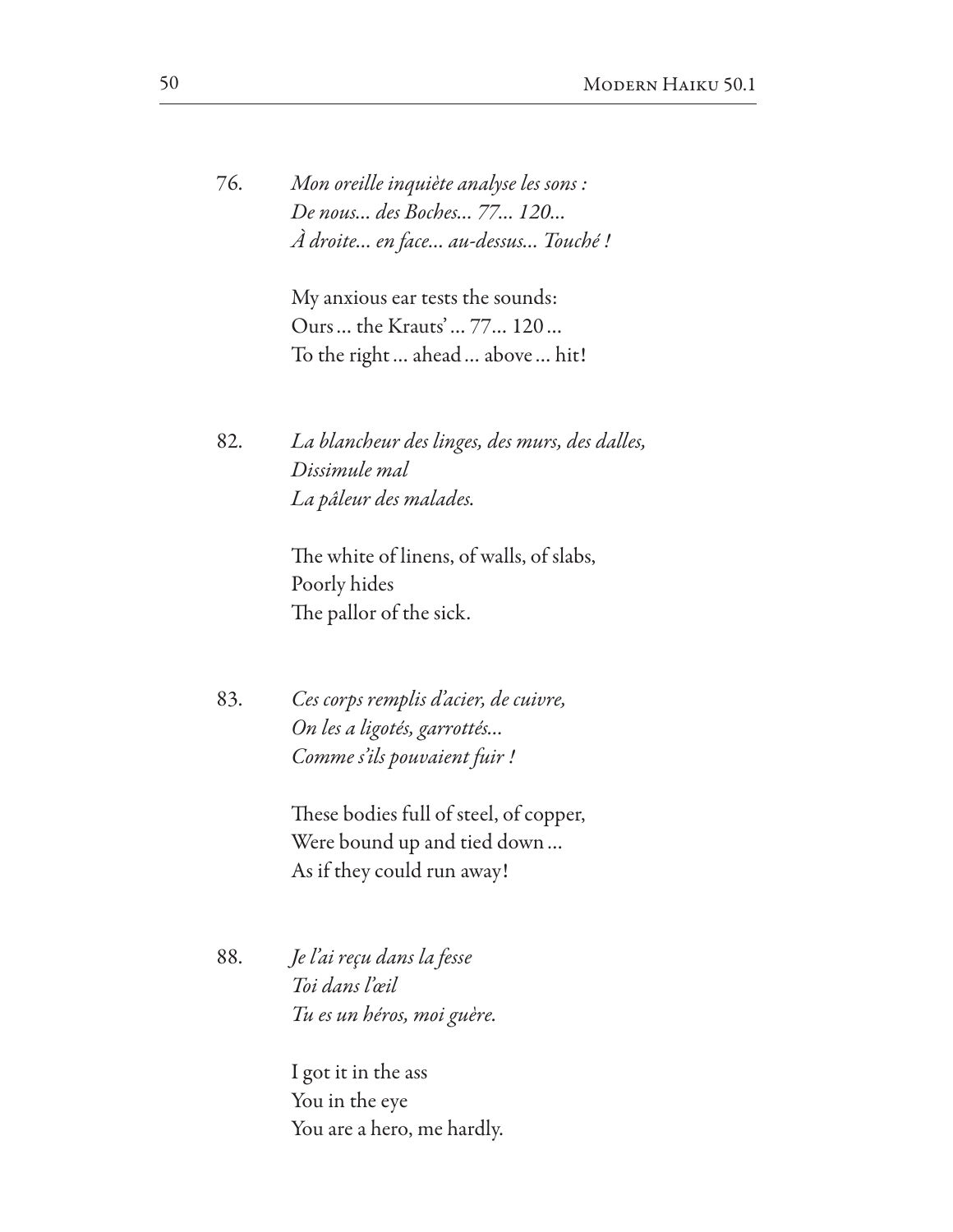| 89. | Les blessés sur les brancards     |
|-----|-----------------------------------|
|     | Attendent sagement leur tour      |
|     | D'entrer dans la cage aux fauves. |

The wounded on the stretchers Quietly await their turn To enter the lions' den.

91. *La femme de l'ambassadeur s'en est allée. On dit qu'elle a beaucoup complimenté, réconforté. Nous n'avons vu personne et n'avons pas encore mangé.*

> The ambassador's wife has come and gone. They say she gave great encouragement and comfort. We have seen no-one and we have not yet eaten.

95. *Ils ont des yeux luisants De santé, de jeunesse, d'espoir… Ils ont des yeux en verre.*

> They have eyes shining With health, with youth, with hope… They have eyes of glass.

100. *Mes camarades, mes* f*ères, Nous aurons beaucoup sou*f*ert… Hélas !* v*ous vaincrez sans moi.*

> My comrades, my brothers, We have suffered enough ... Alas! you will win without me.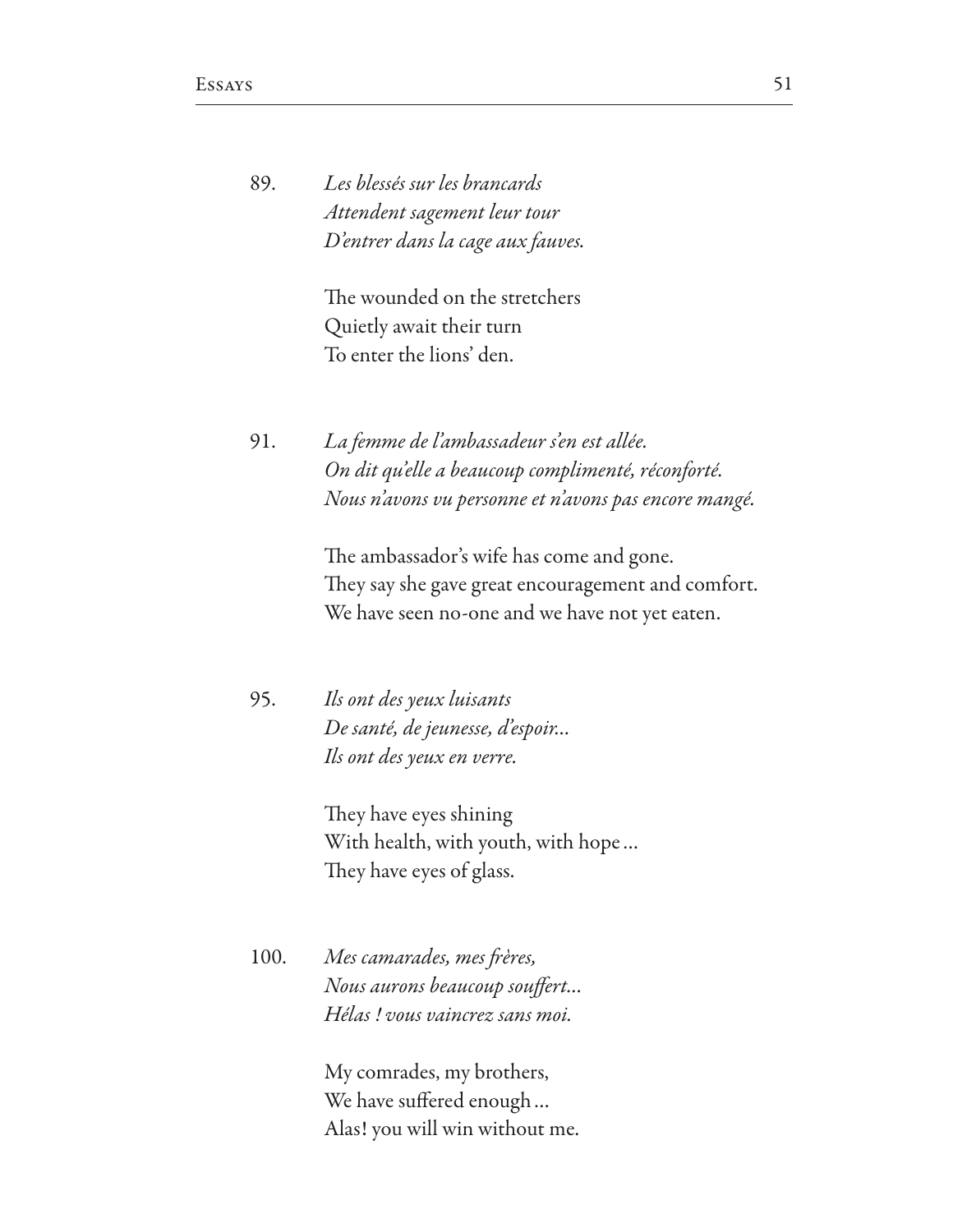# from *Fantômes d'hier et d'aujourd'hui* (1917)

1. *J'ai senti, petite plaque ovale, Quand je t'ai mise à mon cou, Le* f*oid du couperet.*

> I felt, small oval tag, When I placed you around my neck, The cold of the cleaver.

2. *Par la lande morne, Nous marchons ce soir vers la ligne de feu, Pleins des grands souvenirs de l'histoire.*

> By the dull moor, We are walking tonight to the firing line, Filled with grand memories of history.

7. *Au petit jour, Ils avalent goul*ū*ment Le soupe* f*oide.*

> At dawn, They greedily devour The cold soup.

13. *Dans sa couche de terre battue Comme ils l'ont proprement bordé, Eux qui dormiront demain du même somme!...*

> In their bed of clay As they have freshly lined it, They will sleep the same tomorrow! ...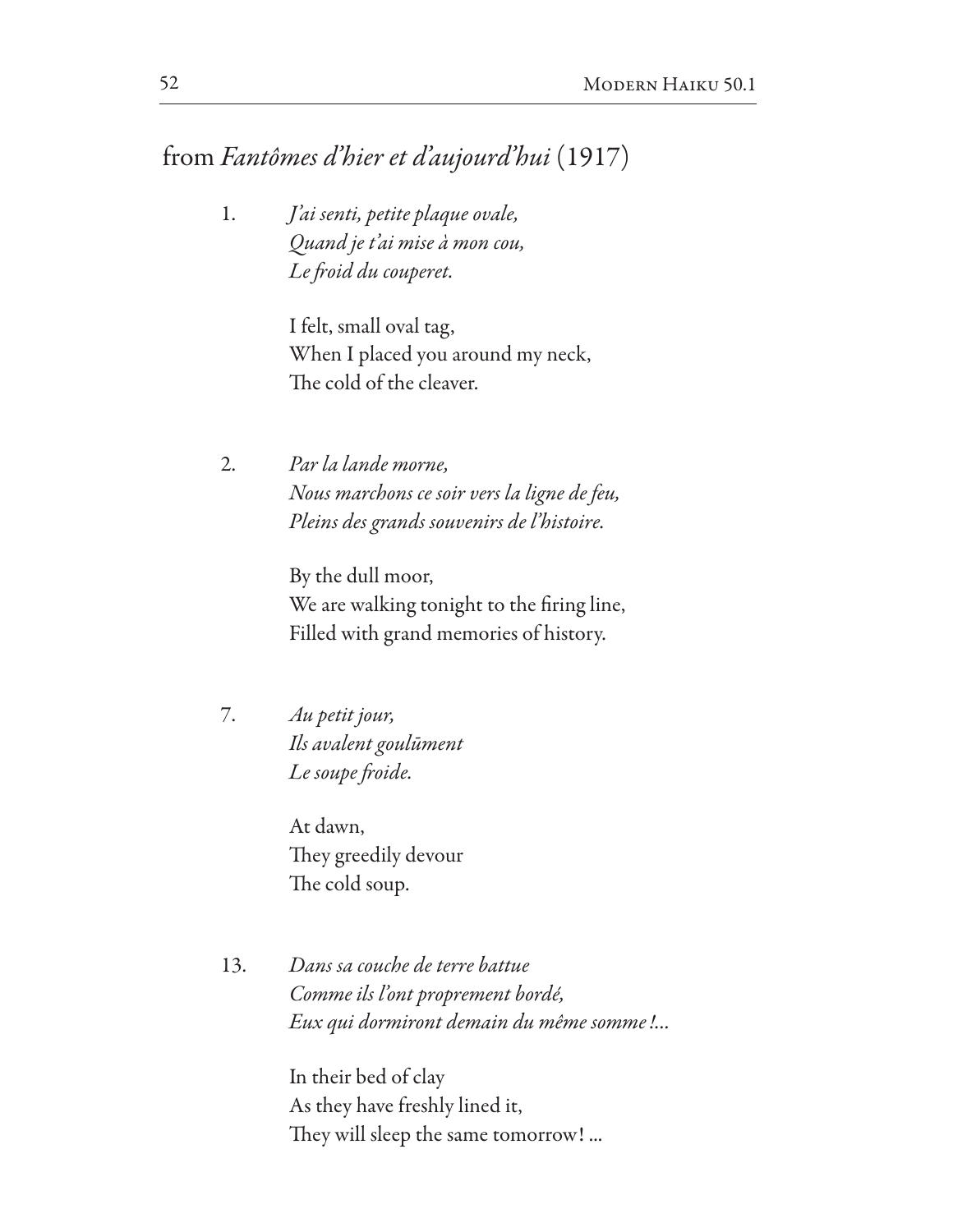22. *Sur le sol, comme liquide, Le jet de vapeur acide De l'obus, comme un fer rouge.*

> Like liquid on the ground, The jet of acid vapor From the shell like a red-hot iron.

25. *« Elle est lourde comme une éponge!.. » On ne peut pas presser la terre Sans en faire sortir du sang.*

> "It's as heavy as a sponge!..." We cannot squeeze the earth Without drawing blood.

35. *Les petits soldats unijambistes Mélancoliquement regardent Le tombeau de Grand Empereur.*

> The one-legged little soldiers' Gaze with melancholy on The tomb of the Grand Emperor.

38. *Dans les cendres, les crachats, sur les bancs de gares, Comme l'Autre sur sa croix… Dormez, bons soldats…*

> From the ashes, the spittle, on train station benches, Like the Other on his cross... Sleep, good soldiers...